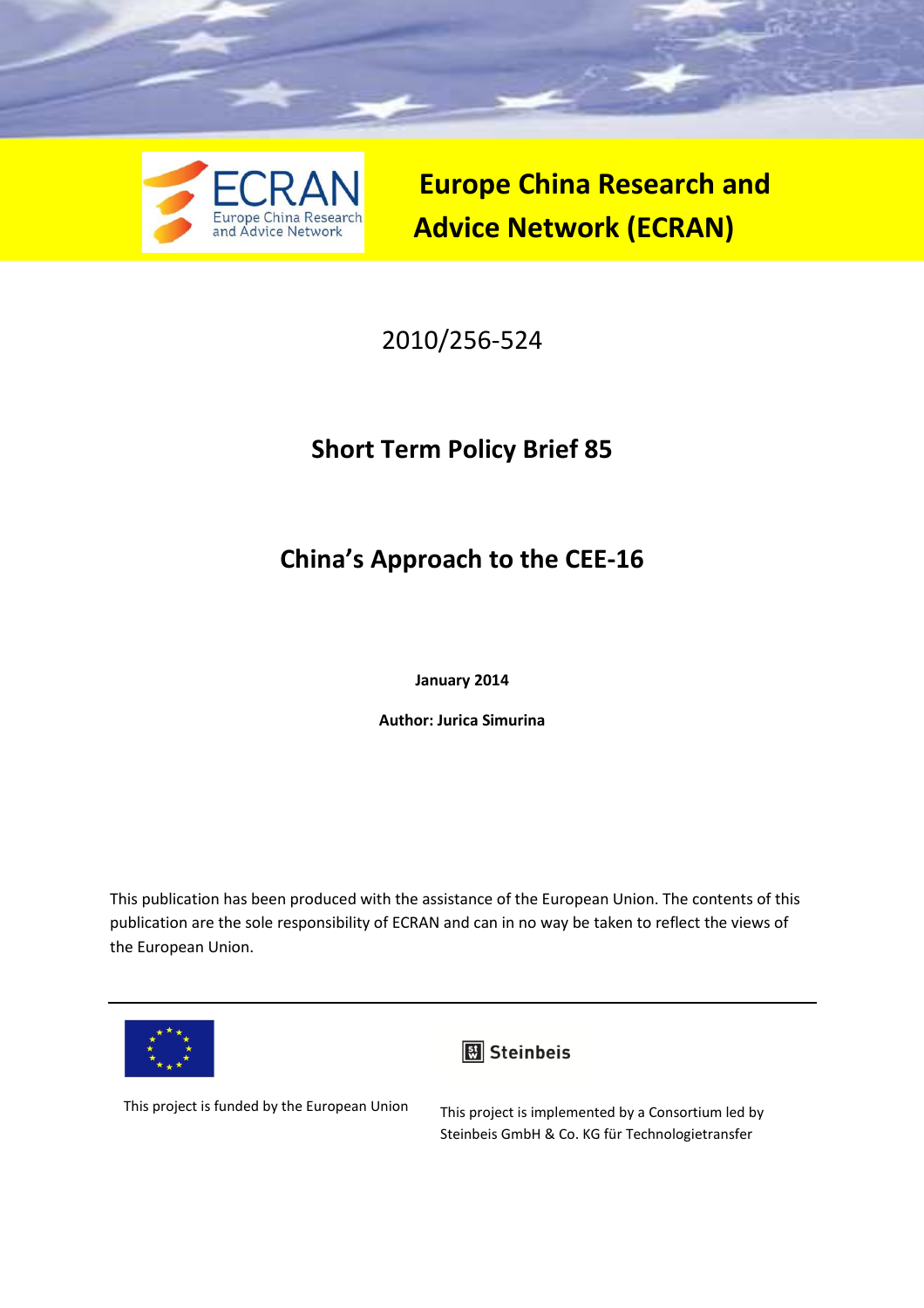#### **Executive Summary**

- The outward expansion of Chinese capital and companies in any real volume started in 1998 with the creation of the "going global" strategy sanctioned by the central government;
- Implementation of the "going global" strategy supporting the internationalization of Chinese brands was outlined in the tenth, eleventh and twelfth Five-Year Plans, where the macroeconomic focus shifted from competitive advantage, promotion of exports and resources to international mergers and acquisitions, modern agriculture, high-end technology, advanced manufacturing, new energy, research & development, advanced international management;
- Chinese policy toward the EU is outlined in "China's EU Policy Paper" issued by the State Council in October 2003, which recognizes the EU as a major force in the world. It outlines the importance that China attaches to the development of the EU and its members' relations with China, and promotes a long term and stable development of China-EU relations based on Chinese economic growth and its huge market and abundant labor force, alongside the EU's advanced technologies and strong financial resources;
- China sees Central and Eastern Europe as a block of 16 countries; In September 2012, the China-CEE Cooperation Secretariat was established and its first national coordinator's meeting held, where several principles were it was recognized that the CEE's cooperation with China is far behind that of the developed EU member states;
- The "12 Measures" Strategy was introduced in September 2012 where, among other things,
	- o a US\$10 billion special credit line was established, which due to regulatory frameworks has thus far been used mostly by non-EU countries;
	- o an investment cooperation fund between China and CEE was set up with the goal of raising US\$500 million in the first stage; China would like to work with CEE countries to increase total two-way trade to US\$100 billion by 2015;
	- o a currency swap (a RMB10 billion (1.2 billion Euro) three-year deal was made with Hungary, and with Albania for RMB2 billion (240 million Euro);
- The main driver of this changing focus from developed EU countries to CEE countries is the Eurozone crisis and growth performance of CEE countries;
- The technology structure of Chinese trade with the CEE is changing. CEE countries increasingly import higher technology products from China, while exports to China remain largely low-tech.

IS107 China's Approach to the CEE-16 Jurica Simurina 1 of 20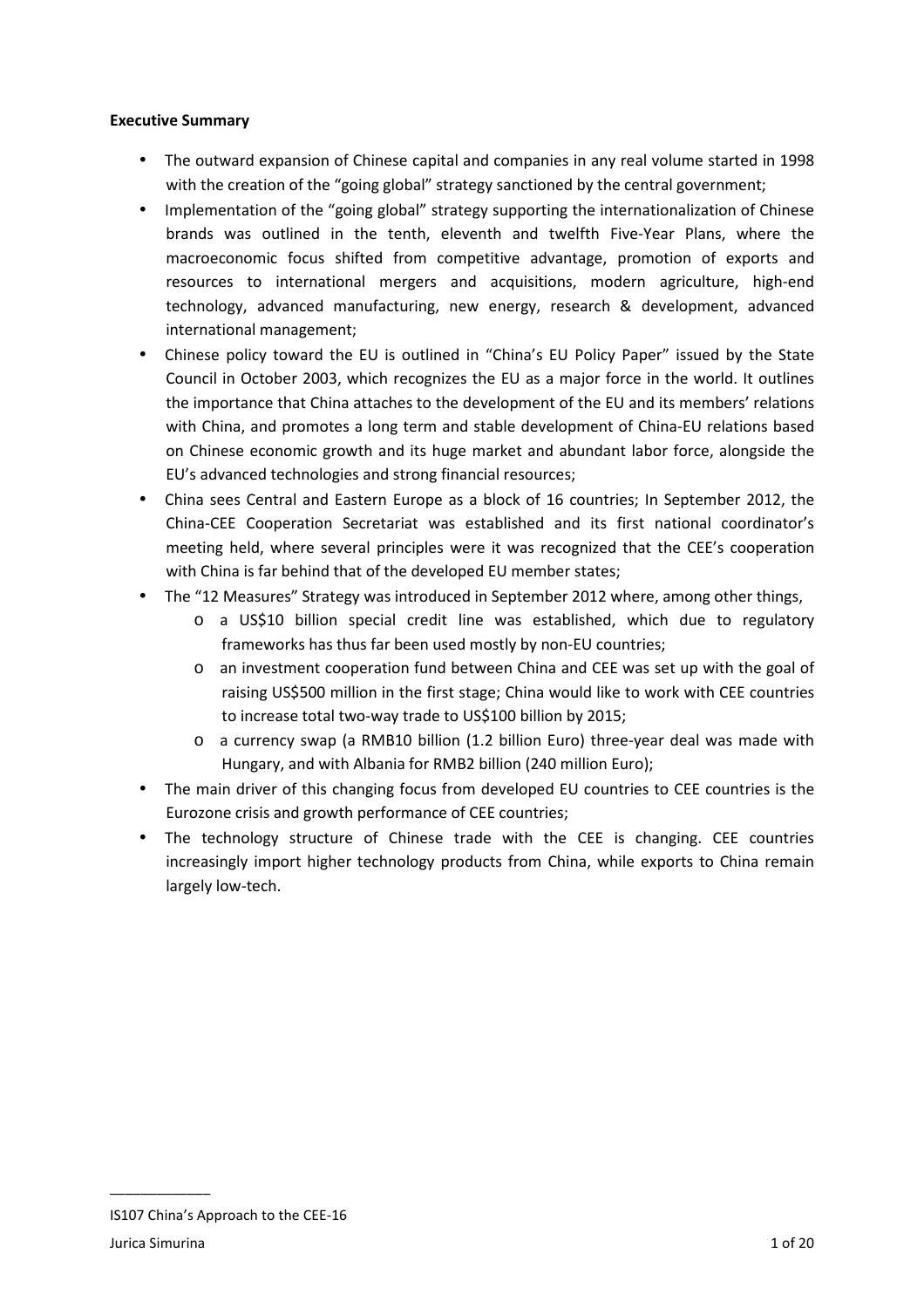#### **Background Briefing**: China's Approach to the CEE-16

#### **1. Background**

The Chinese approach to Europe is not dictated by the by EU member states but is something articulated by the Chinese themselves. The CEE-16 represents the following countries:

- Albania
- Bosnia and Herzegovina
- Bulgaria
- Croatia
- Czech Republic
- Estonia
- Hungary
- Latvia
- Lithuania
- Macedonia
- Montenegro
- Poland
- Romania
- Serbia
- Slovak Republic
- Slovenia

However, we first outline the foundations of Chinese economic and political relations with Europe.

#### 1.1 Chinese Five-Year Plans (2001-2015)

The spectacular growth in China in recent decades has created an appetite for both resources and markets. On one side China faces the possibility of supply constraint for its development and on the other side requires expanding markets for its products. In response to this situation, the Chinese government created the "going global" strategy which was first announced in 1998. By creating such a strategy, China facilitated both diplomatically and financially state-owned and privately-owned companies to be engaged in investment opportunities outside China, making China a major capital exporter. The starting aim was investment in natural resources and infrastructure projects in developing countries.

The **Tenth Five-Year plan (2001-2005)** section on "going global" outlined an implementation strategy. It encouraged outward investment that reflected China's competitive advantage, and sought to expand the areas, channels and methods of international economic and technological cooperation. It encouraged enterprises with competitive advantages to develop overseas processing trade, promote the export of products, services and technology. Furthermore, it supported overseas

IS107 China's Approach to the CEE-16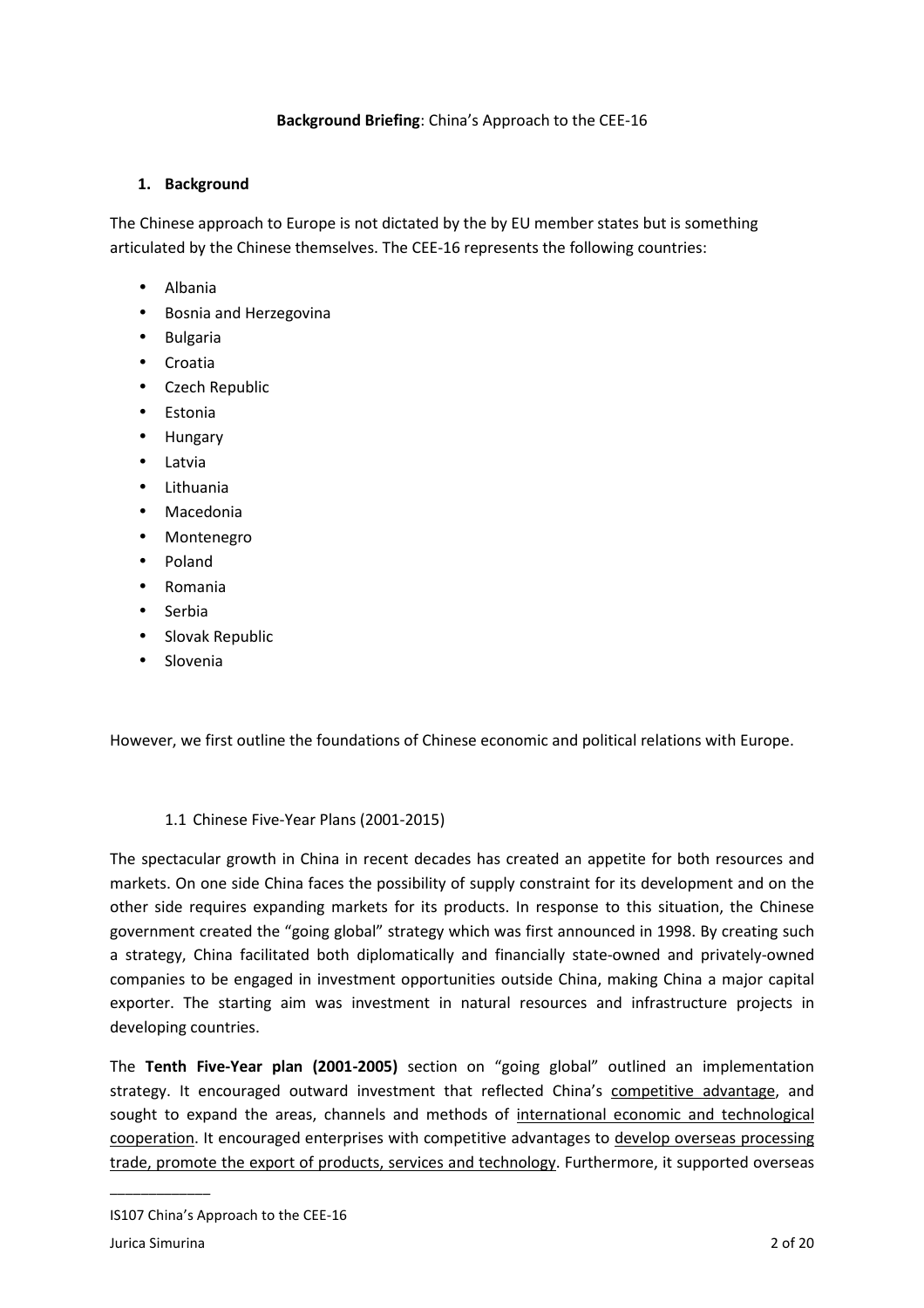exploitation of resources of which there are shortages in China, encouraged enterprises to utilize human intellectual resources abroad and supported capable enterprises to operate overseas and grow globally. The strategy also suggested the improvement of the service system to better enable outward investments, the creation of conditions to implement the strategy in areas such as finance, insurance, foreign exchange, taxation, human resources, law, information services, and exit-entry administration, but it also sought the improvement of the corporate governance structure and internal restraint systems of enterprises engaging in outward investment, and the standardization of its supervision.

In the **Eleventh Five-Year Plan (2006-2010)** the section on "going global" outlined support for qualified enterprises to engage in outward direct investment and global operations. It gave priority to competitive industries, and provided guidance for enterprises engaging in overseas processing trade. The strategy also encouraged the promotion of diversification of product place of origin. Furthermore, it suggested cultivating and developing Chinese multinational corporations through international mergers and acquisitions, equity participation, public listing, restructuring and consolidation.

In the **Twelfth Five-Year Plan (2011-2015)** the focus shifted to "bringing in" and "going out", whereby China seeks to pay equal attention to both foreign investment in China and Chinese investment abroad. Furthermore, China intends to increase the level of foreign capital usage. In doing so China hopes to optimize the structure of foreign capital, guide foreign investment to the sectors of modern agriculture, high-end technology, advanced manufacturing, new energy, modern services industry etc., but also encourage foreign capital to be invested in the middle and western parts of China. The plan also marked China's intention to bring in senior talent and advanced technology from overseas and encourage foreign enterprises to set up R&D centers in China, learn advanced international management concepts and systems, actively integrating into the global innovation system, optimize the soft environment of investments and protect the legal rights of investors. Also, favorable foreign lending and international commercial lending will be used effectively to optimize the management of foreign debt.

In the section on "going global" strategy the speeding up of implementation is set forth. China will follow the strategy of market orientation, support technology R&D investment, encourage manufacturing industry to internationalize marketing and sales channels, and acquire famous brands.. Furthermore, the strategy supports signing mutual agreements on investment protection and double taxation avoidance. Also, Chinese enterprises with overseas operations are encouraged to bear corporate social responsibility in mind.

# 1.2 EU-China 2020 Strategic Agenda for Cooperation

The EU-China 2020 Strategic Agenda for Cooperation brings together the Europe 2020 strategy and the Chinese Five-Year plans. Both sides have agreed to fully implement the Agenda through their annual Summits. The strategic guidance is to be performed through three pillars directly underpinning the Summit, namely, the annual High Level Strategic Dialogue, the annual High Level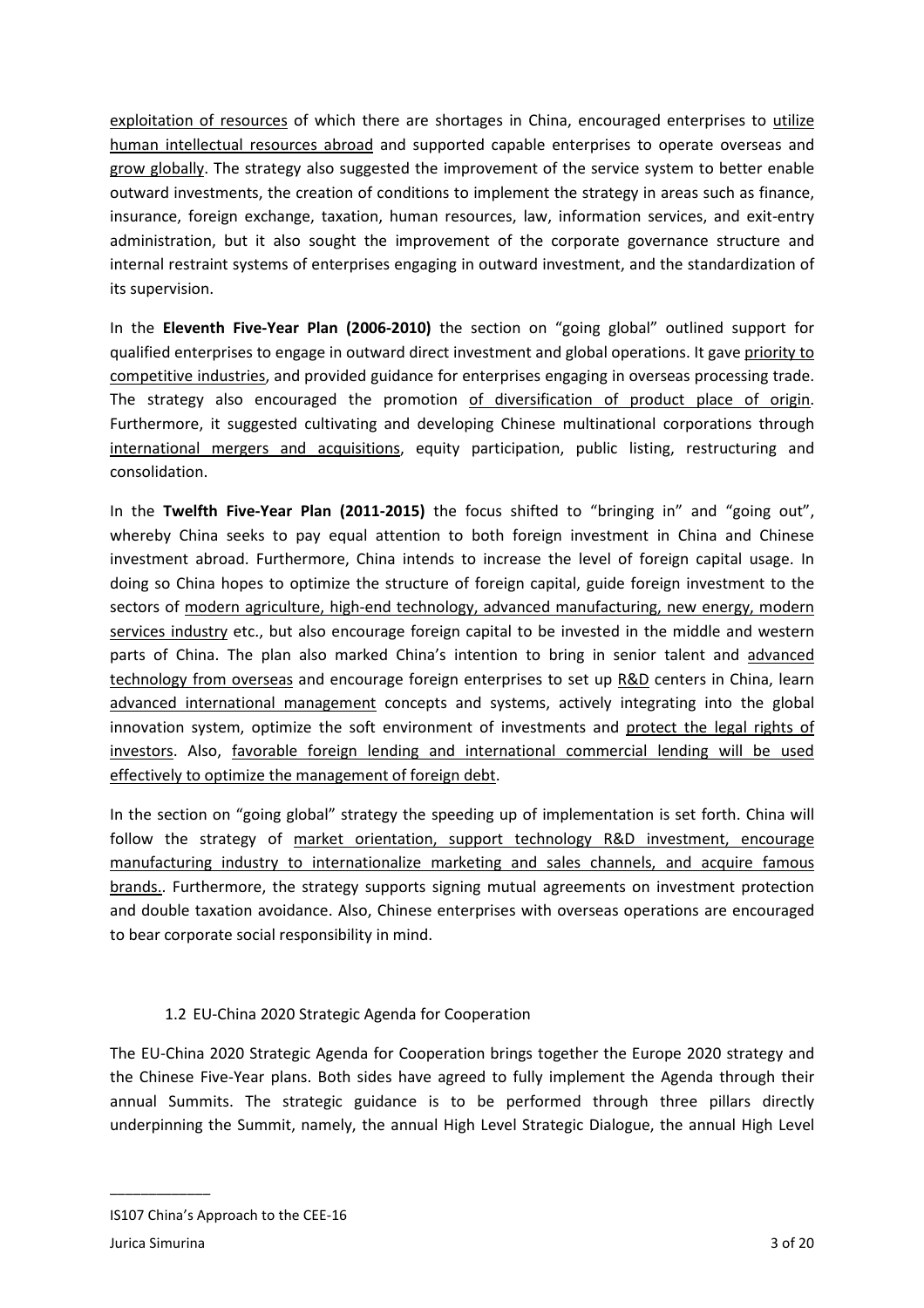Economic and Trade Dialogue, and the bi-annual People-to-People Dialogue. The Agenda's chapter on regional policy states that the EU and China will:

- Promote mutual understanding and cooperation in the field of regional policy
- Continue to ensure the success of the EU-China High Level Dialogue and Seminar on Regional Policy, carry out exchanges on major regional policies inducing growth, competitiveness, innovation, regional cooperation, and coordinated regional development
- Conduct joint research on basic and forward-looking issues of regional development, continue capacity training programmes for related personnel
- Encourage direct contact and cooperation between respective regional and local authorities and promote pilot demonstration projects

# **2. "12 Measures" Strategy**

In Warsaw, in April 2012, Chinese Prime Minister Wen Jiabao announced several measures for promoting friendship and cooperation entitled "China's 12 Measures for Promoting Friendly Cooperation with Central and Eastern European Countries". The document was inaugurated as a new Chinese engagement strategy in the CEE region (for China CEE consists of 16 states: Albania, Bosnia and Herzegovina, Bulgaria, Croatia, Czech Republic, Estonia, Hungary, Macedonia, Montenegro, Latvia, Lithuania, Romania, Poland, Serbia, Slovak Republic and Slovenia). The Strategy consists of the following measures:

- 1. Set up a secretariat for cooperation between China and central and eastern European countries. The secretariat will be based in China's Ministry of Foreign Affairs, and charged with communication and coordination on matters related to cooperation, preparation for leaders' meetings and business forums, and the implementation of relevant outcomes. The 16 central and eastern European countries will each designate a counterpart department and coordinator to take part in the work of the secretariat.
- 2. Establish a US\$10 billion special credit line, a certain proportion of which will be concessional loans, with a focus on cooperation projects in areas such as infrastructure, high and new technologies, and the green economy. The 16 central and eastern European countries may file project applications to the National Development Bank of China, Export and Import Bank of China, Industrial and Commercial Bank of China, Construction Bank of China, Bank of China or China Citic Bank.
- 3. Set up an investment cooperation fund between China and central and eastern European countries with the goal of raising US\$500 million in the first stage.
- 4. China will send trade and investment promotion missions to central and eastern European countries and take concrete steps to move forward bilateral economic cooperation and trade. China would like to work with the 16 central and eastern European countries to increase total two-way trade to US\$100 billion by 2015.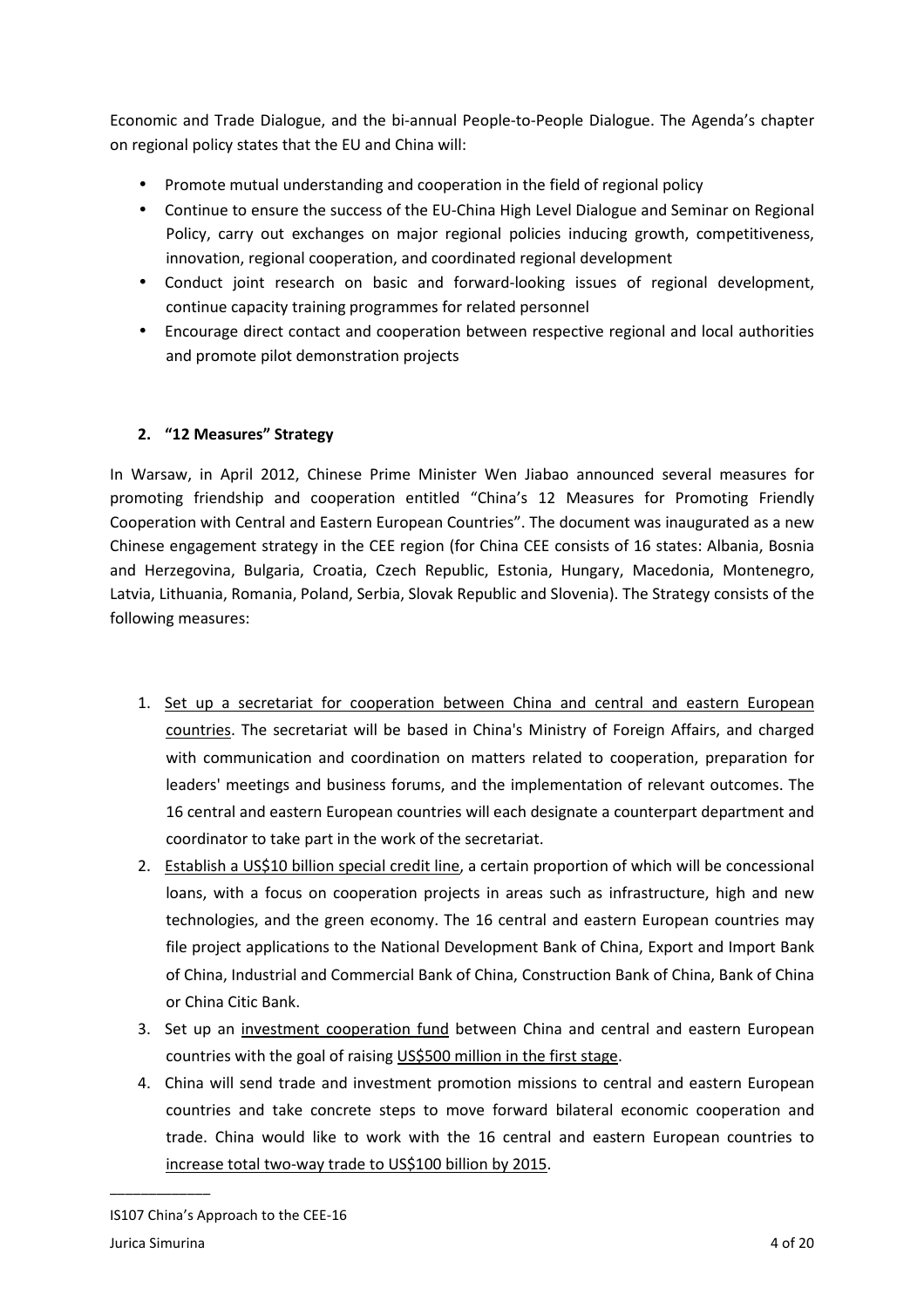- 5. China will, in the light of actual conditions and needs of central and eastern European countries, encourage Chinese enterprises to cooperate with relevant countries to establish one economic and technological zone in each country in the next five years. China will continue to encourage and support more Chinese enterprises to take part in the development of existing economic and technological zones in the relevant countries.
- 6. China stands ready to actively explore with the 16 central and eastern European countries financial cooperation such as a currency swap, local currency settlement for cross-border trade, and establishment of bank branches in each other's countries, with a view to enhancing support and services for practical cooperation.
- 7. Establish an expert advisory committee on the construction of a transportation network between China and central and eastern European countries. With the Ministry of Commerce of China as the coordinator and the 16 central and eastern European countries participating on a voluntary basis, China and the European countries will explore the building of a regional highway or railway demonstration network through joint venture, joint contracting and other means.
- 8. Propose a forum on cultural cooperation between China and central and eastern European countries in 2013 in China and, in this context, hold regular high-level and expert meetings on culture, cultural festivals and theme activities.
- 9. Provide 5,000 scholarships to the 16 central and eastern European countries in the next five years. Support the Confucius Institutes and Confucius Classrooms program in the 16 countries and invite 1,000 students from relevant countries to study the Chinese language in China in the next five years. Enhance inter-university exchanges and joint academic research, and send 1,000 students and scholars to the 16 countries in the next five years. The Ministry of Education of China plans to host an education policy dialogue with central and eastern European countries in 2015.
- 10. Propose to establish a tourism promotion alliance between China and central and eastern European countries, which will be coordinated by China Tourism Administration and open to participation by civil aviation authorities, travel agencies and airline companies of the two sides. The purpose is to enhance mutual business promotion and joint tourist destination development, and explore the possibility of opening more direct flights between China and the 16 central and eastern European countries. China Tourism Administration plans to coorganize a tourism products promotion for China and central and eastern European countries during the China International Tourism Mart to be held in Shanghai this autumn.
- 11. Establish a research fund on relations between China and central and eastern European countries. China is ready to provide RMB2 million yuan (240,000 Euro) every year to support academic exchanges between research institutes and scholars of the two sides.
- 12. China plans to host the first young political leaders forum of China and central and eastern European countries in 2013 and invite youth representatives from both sides to the forum to enhance mutual understanding and friendship.

IS107 China's Approach to the CEE-16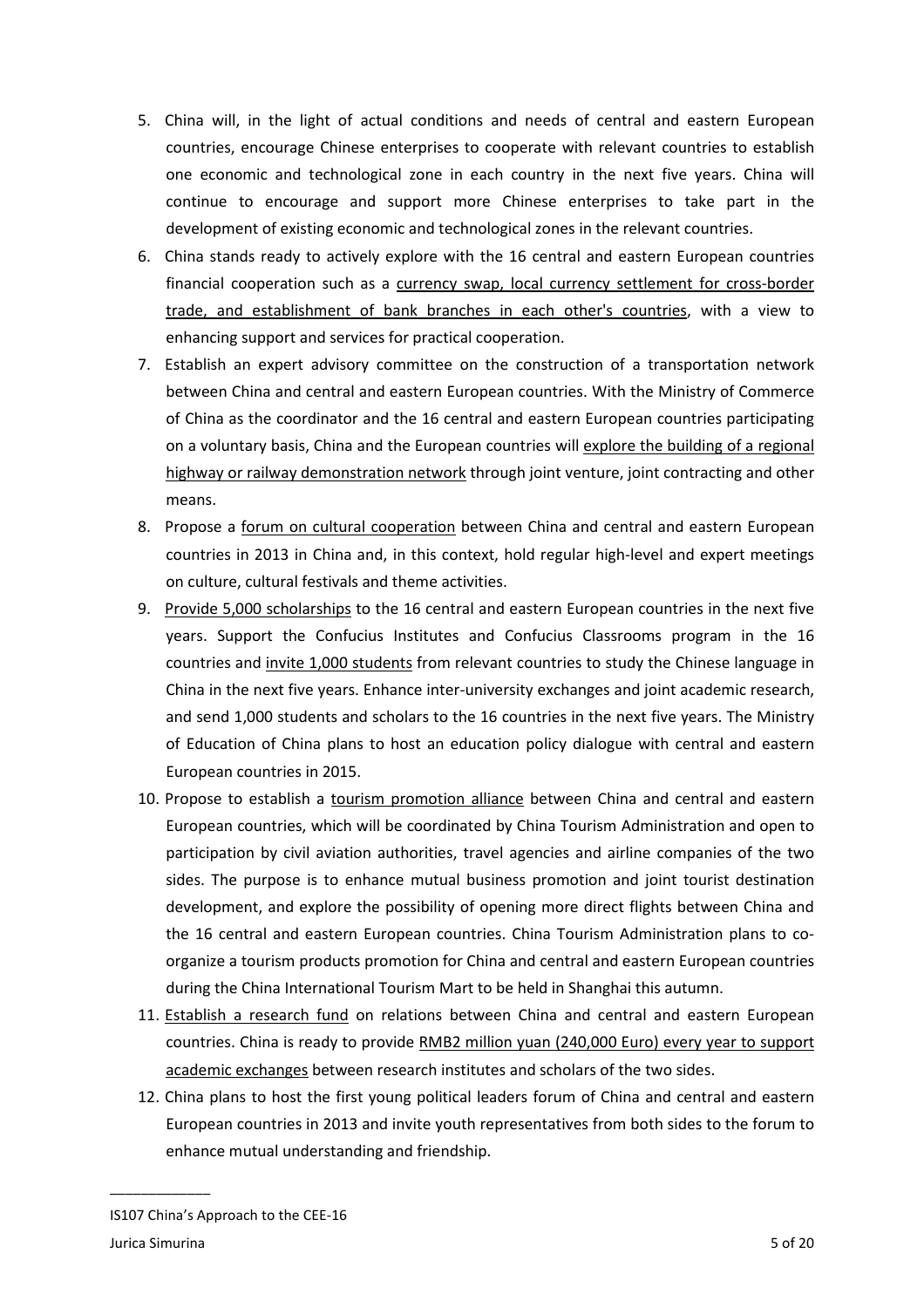On September 6, 2012 there was a ceremony in Beijing marking the establishment of the China-Central and Eastern Europe Cooperation Secretariat and its first national coordinators' meeting. After meeting, Song Tao, Vice Minister of Foreign Affairs and Secretary-General of the Secretariat, in answering questions from journalist stressed several key points:

- CEE countries are still far behind the developed EU member states in terms of cooperation with China
- Despite a combined area of around 1.3 million square kilometers and a total population of 123 million, the 16 CEE countries are about the size of Italy in terms of their trade with China, which is only US\$50 billion (36.6 billion Euro)
- The CEE-16 attract less Chinese investment than Sweden alone and invest less in China than Austria
- The "12 Measures" are for facilitating expansion of cooperation and scaling up cooperation between China and the EU
- China's cooperation with CEE-16 is without doubt a part of China-EU relations

The first step of the "12 Measures" Strategy was undertaken by establishing a special Secretariat for Cooperation between China and the CEE in the Chinese Ministry of Foreign Affairs and appointment of Vice Minister of Foreign Affairs Song Tao as Secretary General. The established Secretariat is responsible for coordinating various institutions responsible for implementation of the "12 Measures", including the Ministry of Foreign Affairs, the International Department of the Central Committee of the Communist Party of China, the National Development and Reform Commission, and the ministries of Finance, Commerce, Transport, Agriculture, Education, Culture and others. The other mission for the Secretariat is to maintain regular contact with partners from the CEE-16.

The decision that stands out the most is that to launch a credit line worth US\$10 billion. Thus far, the main carriers of the credit line, China Exim Bank and China Development Bank, have signed agreements with Serbia, Macedonia, Bosnia and Herzegovina, and Montenegro (all non EU countries) and are engage in ongoing negotiations with Bulgaria and Romania. This line of credit has not been fully exploited by the CEE-16 countries due to the fact that conditions attached to such agreements may conflict with EU regulations. One of the main problems regards sovereignty guarantees, where China requires its investment to utilise Chinese companies and labour. During July 2013 China sent more than 30 trade and investment promotion missions to the region. Several new branches of Chinese banks opened in the CEE, the first of which opened by the Bank of China in Warsaw and the second in Hungary. The Industrial and Commercial Bank of China set up its first CEE division in Poland. Furthermore, China has been active in currency swaps, signing a three-year deal with Hungary worth RMB10 billion (1.2 billion Euro). It has also signed a three-year deal with Albania worth RMB2 billion (240 million Euro). The list of investments and the contracts of Chinese firms with CEE countries is provided in the table below.

IS107 China's Approach to the CEE-16 Jurica Simurina 6 of 20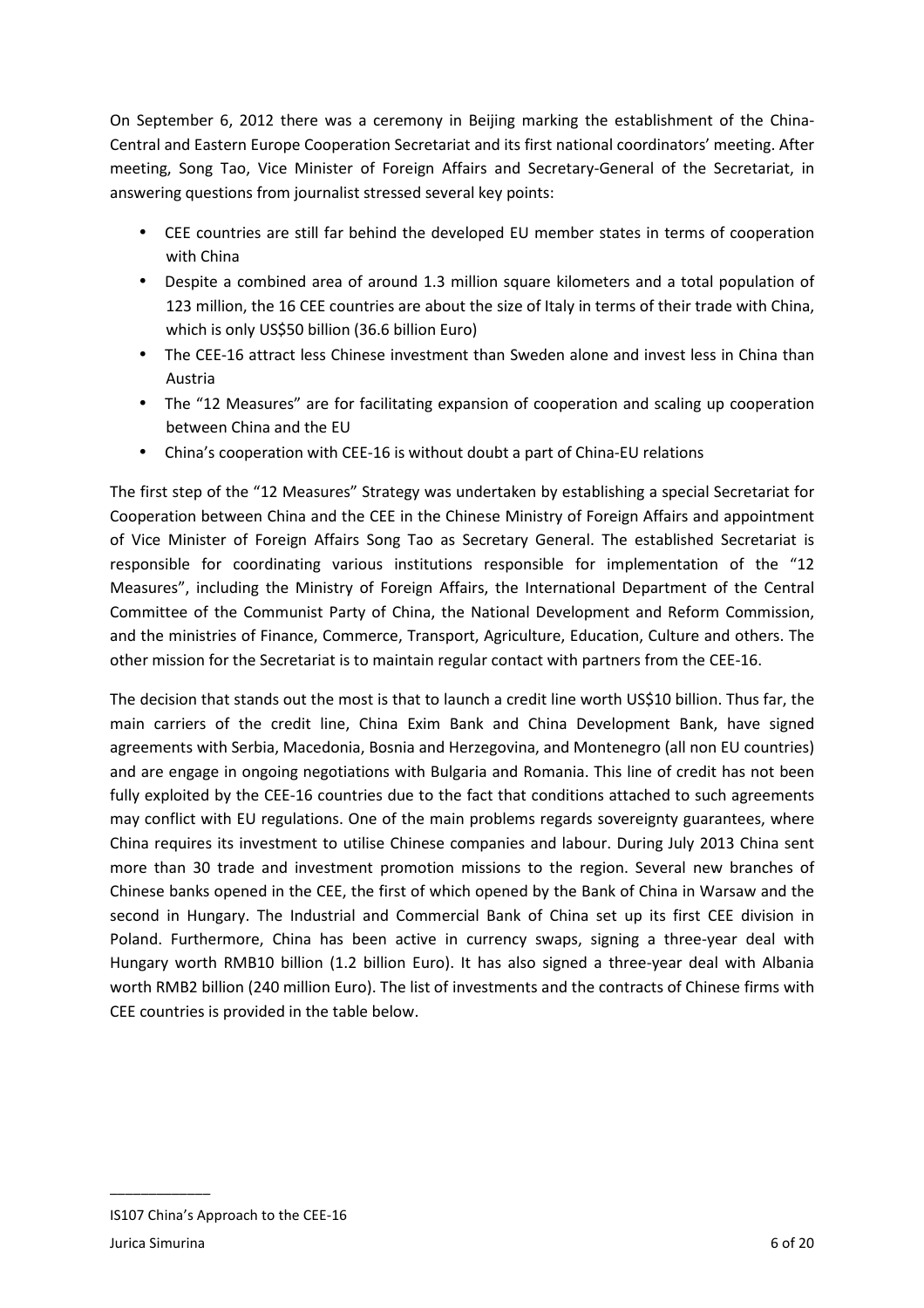|      |                                          | <b>Amount (im million</b> |               |                        |
|------|------------------------------------------|---------------------------|---------------|------------------------|
| Year | <b>Investor</b>                          | Euros)                    | <b>Sector</b> | Country                |
| 2010 | Wanhua Industrial                        | 140                       | Chemicals     | Hungary                |
| 2010 | <b>China Communications Construction</b> | 192                       | Transport     | Serbia                 |
| 2010 | Dongfang Electric                        | 523                       | Energy        | Bosnia and Herzegovina |
| 2010 | Sinomach                                 | 162                       | Energy        | Serbia                 |
| 2011 | Wanhua Industrial                        | 1223                      | Chemicals     | Hungary                |
| 2011 | Wanhua Industrial                        | 192                       | Chemicals     | Hungary                |
| 2012 | <b>Guangxi Liu Gong Machinery</b>        | 73                        | Transport     | Poland                 |
| 2012 | Huawei                                   | 1106                      | Technology    | Hungary                |
| 2012 | China Power Investment                   | 545                       | Energy        | Poland                 |
| 2013 | <b>China Communications Construction</b> | 626                       | Transport     | Serbia                 |
| 2013 | China Energy Engineering                 | 413                       | Energy        | Poland                 |
| 2013 | <b>Shandong Gaosu</b>                    | 243                       | Transport     | Serbia                 |

On other "12 Measures" issues, in 2012 European countries were part of a special promotion to showcase tourism during the tourist fair in Shanghai. In 2013 China organized the China-CEE Cultural Cooperation Forum, China-CEE Education Policy Dialogue and a meeting of Chinese and CEE local leaders. In October 2013, the International Department of the Central Committee of the Chinese Communist Party held its first young political leaders forum in Beijing.

While several challenges still lie ahead more than one year after the "12 Measures" were first established, they remain a clear indication that the CEE-16 has become an increasingly important element for Chinese foreign policy. China now acknowledges that some measures were not placed correctly and lacked consultations with CEE-16 countries, namely the credit line. Modification of the credit line is currently under way in order to make it more accessible for the EU member states.

China sees the CEE-16 as one block of former socialist countries with long diplomatic relations. However, in reality the CEE-16 countries are now different in terms of their size, economic development, and even geographical location, with five of them not classified as EU member states. Thus it is very difficult to come up with common ground with regard to their relations with China and they may sometimes be competitors, as recent rivalry among Romania, Serbia and Bulgaria over who would host the second China-CEE-16 meeting shows. In addition, some forms of cooperation with China might be perceived as undermining overall China-EU policy, thus the CEE states may be reluctant to appoint high-ranking coordinators for cooperation with the Secretariat.

# **3. Culture and Eurozone crises**

China today possesses roughly one third of global currency reserves. The reserves are large enough to buy out the combined debt of all troubled nations and have some to spare. In 2011, the EU became China's largest trading partner, surpassing the US. It is estimated that China will surpass the US to become the largest market in the world by 2030.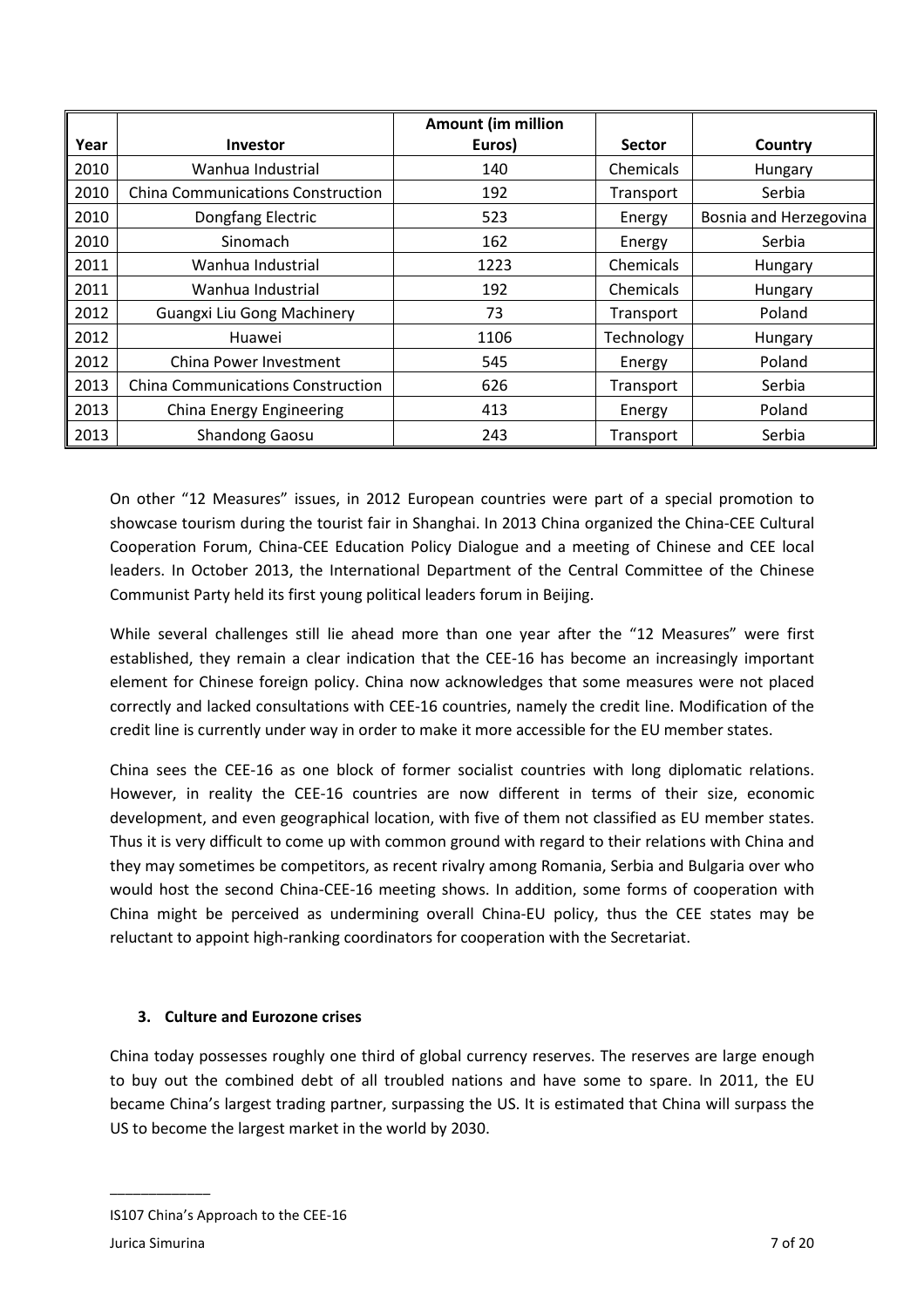As China sees Central and Eastern Europe as a block, the CEE countries need to come up with a coherent strategy towards China. This should not be based on pure investment strategy and financial analysis, but rather on political, cultural and regulatory frameworks. As stated above, China already has a long term strategy toward the CEE. It is on the side of the CEE where there is a lack of long term thinking, reacting to short term problems in haste, rather than on long term foundations.

Both firms and governments in the CEE need to work together in order to first analyze and then put out a strategy, with both sides doing more in terms of education and research. However, businesses in the CEE are very skeptical of government, which poses as a serious problem. Unless there is clear and strong cooperation between private and public entities there is not much hope of developing a more coherent economic policy towards China. The position of the European Commission is not to act unilaterally toward China, however member states continue to do so at their own will. Even though the President of the EU claims that there have been no changes in the relationship between China and the EU since the first summit in 2003, the reality is different. For one, the EU has grown to 28 states and now includes CEE countries among its members. While official EU statements stress the importance of building strategic mutual trust with China, the EU has sent discordant signals e.g. antidumping campaigns against Chinese solar panels.

China also has special relations with some CEE countries such as Hungary, Bulgaria, Romania, Ukraine and Belarus. These countries have good relations with China due to a fact that they do not pursue sensitive issues like human rights, Tibet or Taiwan. In general, human rights has been a key issue for CEE countries since 1989, however, after 2008, a number of countries have taken on a more pragmatic approach, which may be attributed to Chinese economic success. For example, in the Czech Republic, in the aftermath of former President Vaclav Havel's policies (Havel refused to visit China on account of human rights violations and received the Taiwanese president), the country has taken a more pragmatic approach and an infrastructure for developing relations was established.

Investment and trade relations with Chinese consortiums are politically sensitive, and can involve political influence, where countries may be punished if rules are not followed or taboos are broken. This issue is demonstrated through the visit of the Dalai Lama to Poland in 2008, which resulted in all Chinese business delegations were canceled the following year. Conversely, the Hungarian Prime Minister's refusal to meet with the Dalai Lama in 2010 resulted in Chinese authorities pushing Chinese enterprises to invest in Hungary.

Chinese influence is also exerted through soft power, as seen through the 21 Confucius Institutes established in the CEE to promote a positive image of China. However, the CEE perception of China tends to lack knowledge and understanding. Furthermore, there are inefficiencies on the Chinese side as well; while China Radio broadcasts in seven CEE languages, its take-up is low.

The world economic crisis has influenced China's strategy toward Europe. On one side lies Europe with its debt, growth and employment problems. On the other side is China that needs markets for its exports, know-how and access to high-tech. What is worrying is the tendency for Europeans to compete among each other to attract business from China, thus damaging their common bargaining power.

IS107 China's Approach to the CEE-16 Jurica Simurina 8 of 20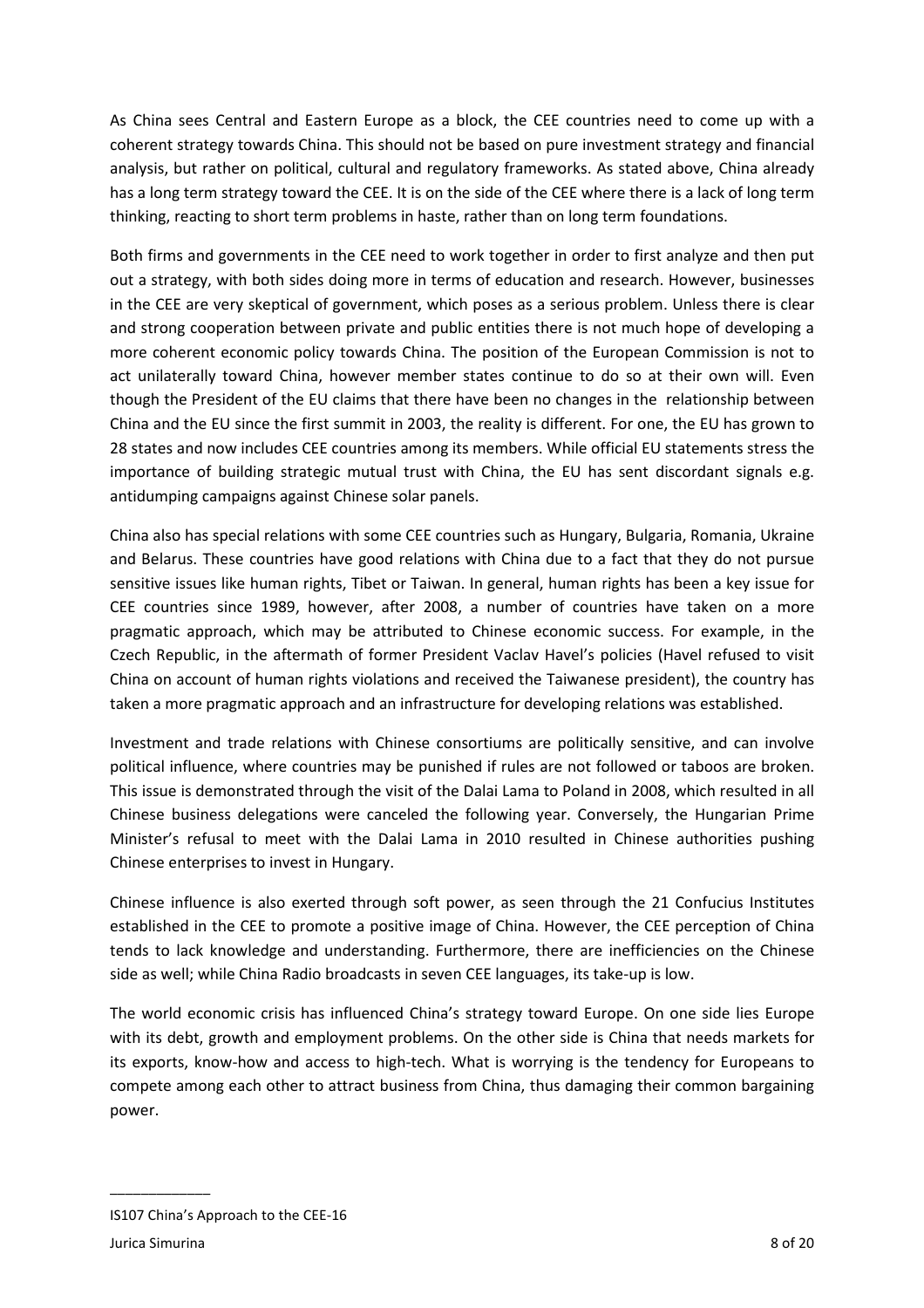The aim of China is to build up chains of influence in Europe that extend from transport (ports, airports, roads) to local assembly and logistics, to distribution. The focus is shifting from Western Europe to South, Central and Eastern Europe. For China, it is easier to invest in countries in need of cash than to play human rights game with richer countries.

Furthermore, the growth performance of the CEE economies alongside the Eurozone crisis has highlighted the CEE countries as a dynamic place for Chinese money. Besides growth rates, the CEE is also attractive for its high intellectual potential, the relative safety of doing deals due to the EU institutional framework (which may pose a problem for EU member states wishing to use the special designated credit line, but may be advantage for non-EU states) and its entrepreneurial spirit which is attractive for venture capital and private equity.

Due to higher growth rates in the CEE than the rest of Europe, it seems likely that Chinese investments will continue. On the other hand, in countries with stagnant growth China is likely to take advantage to buy out assets put on sale by cash-strapped governments.

#### **4. Conclusion**

It is clear from the analysis above that Chinese policy towards the CEE is a long term one that rests on defined strategy and policy, with implementation defined by Five-Year Plans. As of 1998 when the "going global" strategy was introduced, along with supporting policy documents, a number of goals have been fulfilled – a trend that is likely to continue.

As Chinese growth and development efforts give measureable results and growth rates remain high, China is likely to expand beyond its set targets in future. We have witnessed a refocusing of Chinese international ventures from comparative advantages in labour and resource-seeking behaviour, to its present focus on high technologies, international mergers and acquisitions, modern agriculture, advanced manufacturing, new energy, modern service industry, attracting senior talent and advanced technology from overseas, advanced international management and protection of the legal rights of investors. China is also pushing towards increased R&D investment and cooperation, market orientation, corporate social responsibility and the environment.

At the same time the CEE countries, both EU and non-EU members, have seen better growth performance (although there is variation among the countries) which has attracted the focus of Chinese investment and trade. The flow and stock of foreign direct investment from the CEE to China is very modest or even insignificant from a Chinese perspective. To some extent, the same can be said for trade too. Thus, China is ready to facilitate greater cooperation through the "12 Measures" Strategy between China and CEE. Full implementation of these measures are still not in a full swing, with non-EU countries currently making the most out of the arrangement, but with good prospects for Romania and Bulgaria. However, it should be noted that besides the low value added and low tech products that are traditional for Chinese trade, high-tech products are becoming an increasing part of Chinese exports to CEE. In contrast, the CEE has not pushed forward in terms of exporting more value added or more advanced technology products to China. This may lead to future worsening of trade balances with China.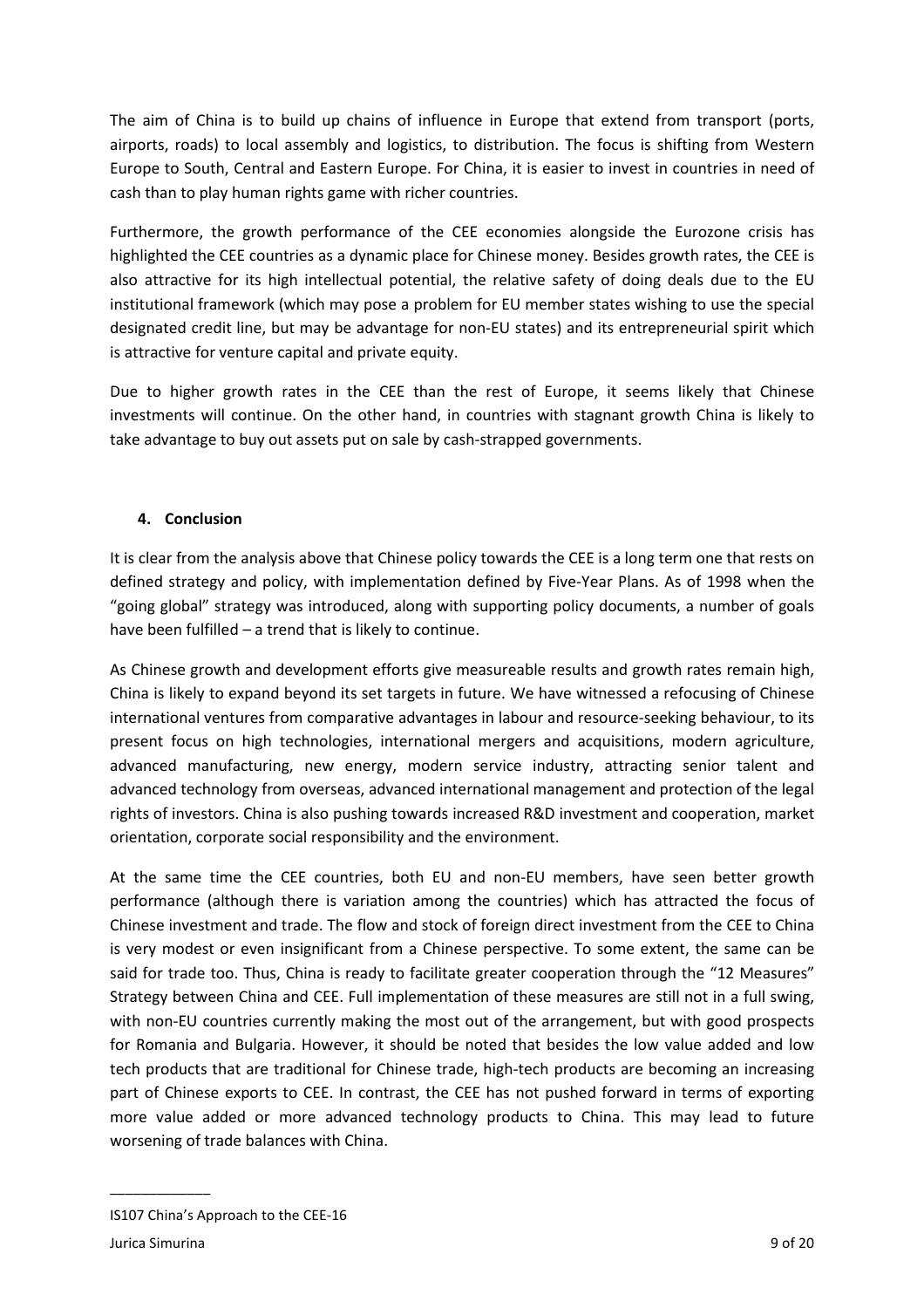Finally, one important aspect that might be overlooked by CEE governments and firms is the cultural aspect of its relations with China. Unlike European corporate culture, where business comes first and personal relationships later, for the Chinese, interpersonal relationships and cultural ties come before professional alliances. Cultural relations are at the core of dealing with China.

## **5. Policy Recommendations**

- Due to unreliable and conflicting data, a special data center on Chinese trade and investment should be established;
- Conflicting interests among CEE countries should be resolved when dealing with China (at least among the EU member states). While bilateral relations with China should continue, the CEE countries need to construct a common ground for a joint approach to China;
- The existing legal framework (mostly EU law) is a major point of misunderstanding to be resolved in order to increase Chinese investment in CEE;
- Looking to Poland may provide a good starting point for better utilization of the Chinese cooperation proposal since Poland is China's largest economic partner in the CEE region;
- Education on Chinese culture should be further enhanced through education and cultural exchange;
- The EU should increase and facilitate visits of government officials, firms and academics in order to foster cultural ties that can be finalized with greater economic and cultural exchange and cooperation.

IS107 China's Approach to the CEE-16 Jurica Simurina 10 of 20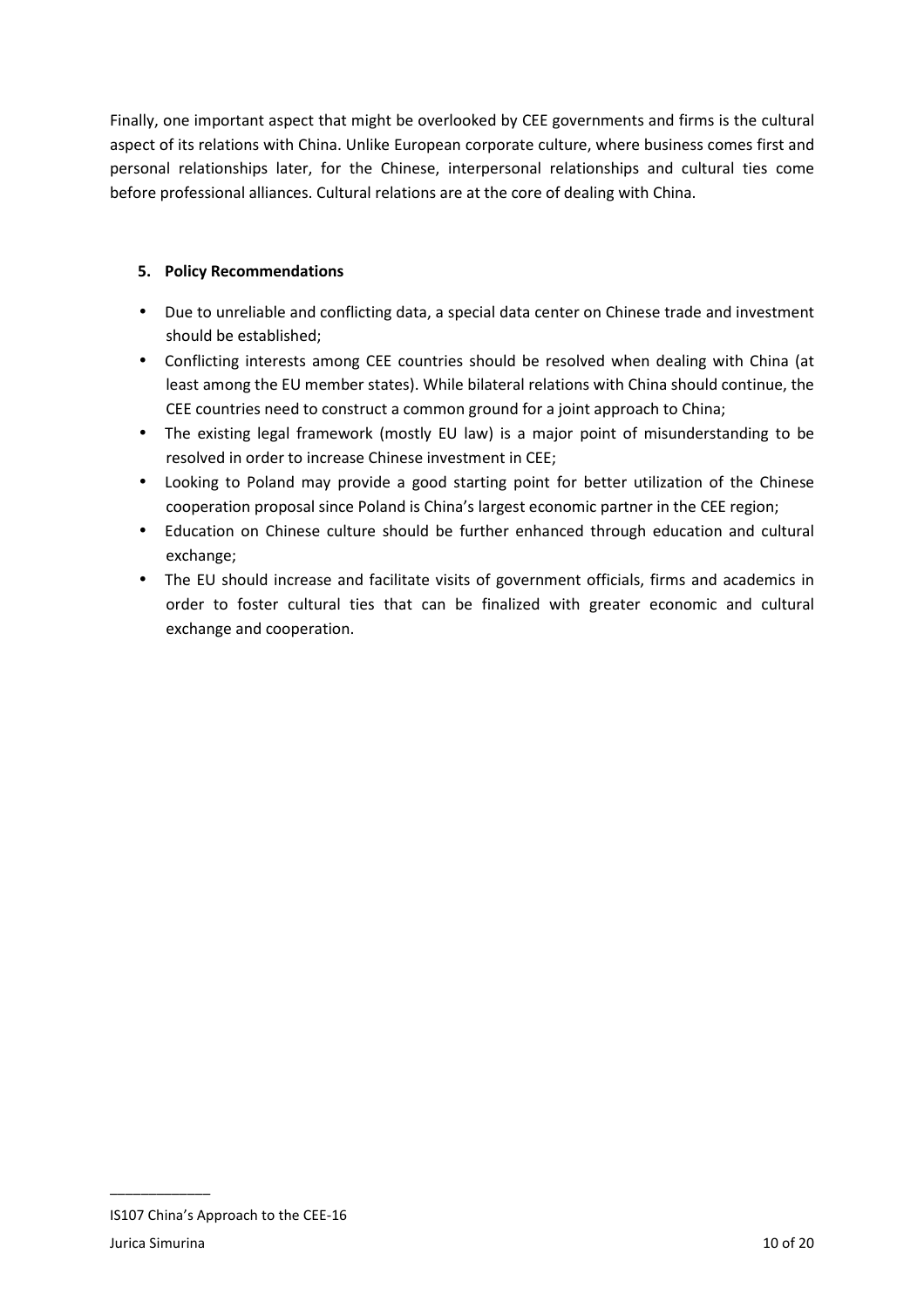### **6. Annex - Diplomatic activity of CEE-16 countries 2010-2013**

### 1.1 Albania

- Assistant Foreign Minister Cheng Guoping met with Delegation of Consular Consultations of Albania on May 17, 2010
- Foreign Minister Yang Jiechi made an interview with Albanian press on August 3, 2011
- Foreign Minister Yang Jiechi Holds talks with Albanian Deputy Prime Minister and Minister of Foreign Affairs Haxhinasto on August 3, 2011
- Foreign Minister Yang Jiechi met with Albanian Parliament Speaker Topalli on Ausust 5, 2011
- Foreign Minister Yang Jiechi met with Albanian President Topi on August 5, 2011
- President Hu Jintao accepts credentials from new Albania ambassador on August 8, 2011
- Vice Premier Li Keqiang met with Albanian Foreign Minister Panariti on August 20, 2012
- Foreign Minister Yang Jiechi holds talks with Albanian counterpart on August 21, 2012
- Vice Foreign Minister Xie Hangsheng attended Albania's National Day reception on November 28, 2012

#### 1.2 Bosnia and Herzegovina

- Ministries of Foreign Affairs of China and Bosnia and Herzegovina Hold Vice Foreign Minister-Level Consultation (2011-09-06)
- Premier Wen Jiabao,Chairman of the Council of Ministers of Bosnia and Herzegovina Exchange Congratulatory Messages on 15th Anniversary of Diplomatic Ties (2010-04-03)

#### 1.3 Bulgaria

- Zhang Dejiang Holds Talks with National Assembly Speaker Mihail Mikov of Bulgaria (2013- 12-16)
- Vice Foreign Minister Song Tao Meets with National Coordinator of Bulgaria for China-CEE Cooperation Georgi Peychinov (2013-11-06)
- President Xi Jinping Appoints New Ambassadors (2013-09-26)
- Vice Foreign Minister Song Tao Attends Bulgaria's National Day Reception Held by the Bulgarian Embassy in China (2013-03-01)
- Premier Wen Jiabao Meets with Foreign Leaders Attending the Ninth Asia-Europe Meeting (2012-11-05)
- Vice Foreign Minister Song Tao Meets with Ivan Stoyanov Sirakov, Permanent Secretary in the Bulgarian Ministry of Foreign Affairs (2012-09-07)
- Vice Foreign Minister Fu Ying Meets with Bulgarian Prime Minister's Foreign Affairs Adviser Cholakov (2011-05-19)
- Wen Jiabao Meets with Bulgarian Prime Minister Borissov (2010-09-24)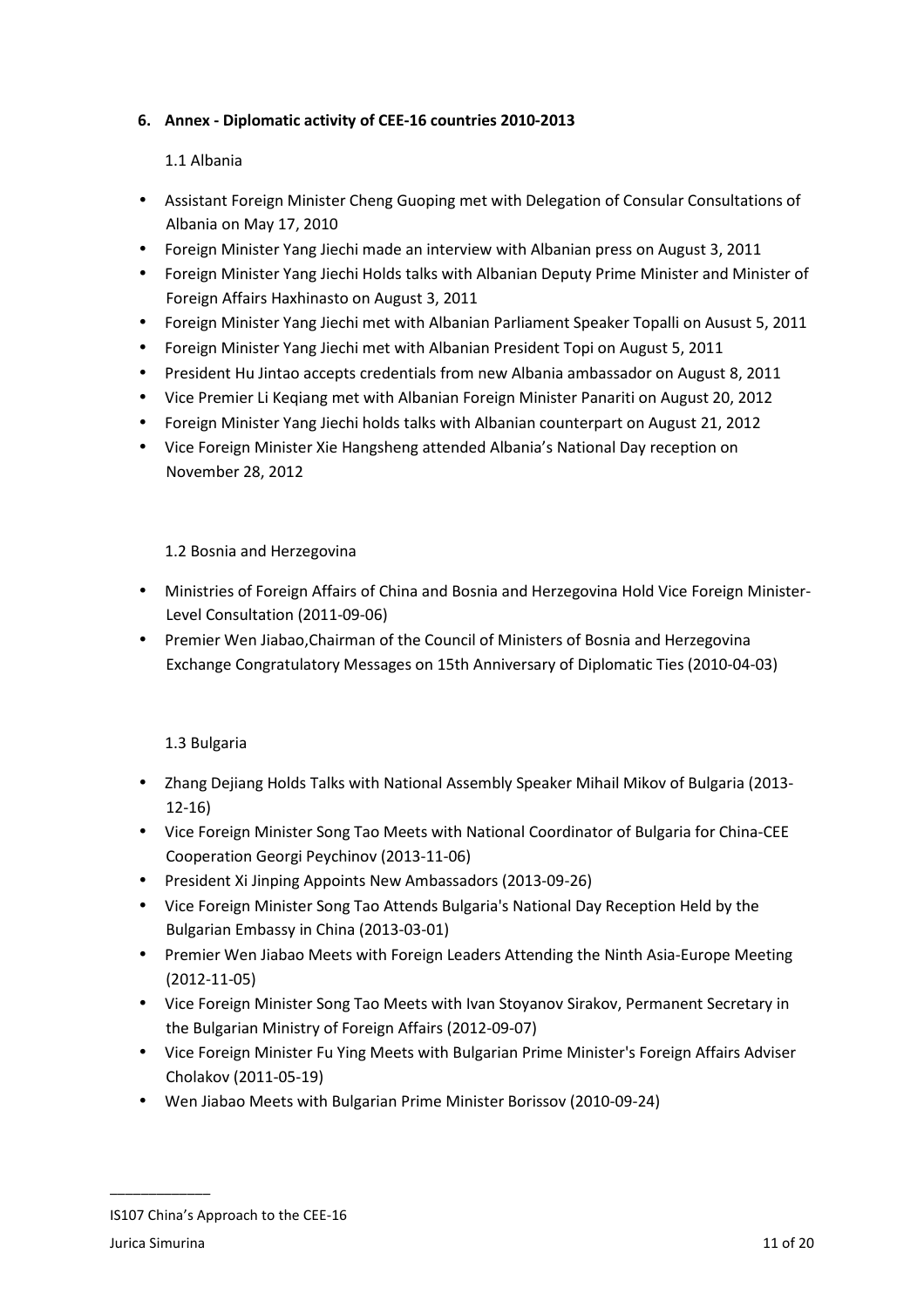1.4 Croatia

- Wang Yi Holds Talks with First Deputy Prime Minister and Minister of Foreign and European Affairs Vesna Pusić of Croatia (2013-11-06)
- Zhang Gaoli Meets with Croatian First Deputy Prime Minister and Minister of Foreign and European Affairs Vesna Pusić (2013-11-06)
- Vice Foreign Minister Song Tao Meets with First Deputy Prime Minister and Minister of Foreign and European Affairs Vesna Pusić of Croatia (2013-11-06)
- Vice Foreign Minister Song Tao Meets with Ambassadors of Croatia and Malta to China (2013-07-17)
- Vice Foreign Minister Song Tao Attends Reception Celebrating Croatia's Accession to EU 2013-07-02)
- Vice Foreign Minister Song Tao Holds Consultations with Deputy Minister of Foreign and European Affairs of Croatia Klisović (2012-09-07)
- Assistant Foreign Minister Le Yucheng Attends Reception on the Croatian National Day (2012- 06-27)
- Wu Bangguo Meets with Mayor of Dubrovnik (2012-05-21)
- Wu Bangguo Meets with Croatian President Josipovic (2012-05-20)
- Wu Bangguo Attends the Reception on the 20th Anniversary of China-Croatia Diplomatic Relations and Delivers a Speech (2012-05-20)
- Wu Bangguo Holds Talks with Croatian Parliament Speaker Sprem (2012-05-19)
- Wu Bangguo Meets with Croatian Prime Minister Milanovic (2012-05-19)
- Wu Bangguo Arrives in Zagreb, Kicking off His Visit to Croatia (2012-05-18)
- Chinese, Croatian Leaders Exchange Congratulatory Messages to Mark 20th Anniversary of Diplomatic Ties (2012-05-13)
- Vice Foreign Minister Fu Ying Meets with Director General of the Directorate for Extra-European Bilateral Cooperation of Croatian Ministry of Foreign Affairs and European Integration Javor (2011-10-17)
- Assistant Foreign Minister Cheng Guoping Meets with Croatian Youth Delegation (2010-12- 08)
- Yang Jiechi Holds Talks with Croatian Foreign Minister Jandrokovic (2010-03-01)

# 1.5 Czech Republic

- Vice Foreign Minister Song Tao Attends China Investment Forum in Czech Republic (2013-11- 14)
- Vice Foreign Minister Xie Hangsheng Attends National Day Reception of Czech Embassy in China (2013-10-25)
- Assistant Foreign Minister Le Yucheng Attends Czech National Day Reception (2012-10-26)
- Vice Foreign Minister Song Tao Meets with the Delegation of Czech Friendly Personnel (2012- 03-27)
- Vice Foreign Minister Fu Ying Meets with Czech Deputy Minister of Foreign Affairs Dub (2011- 02-17)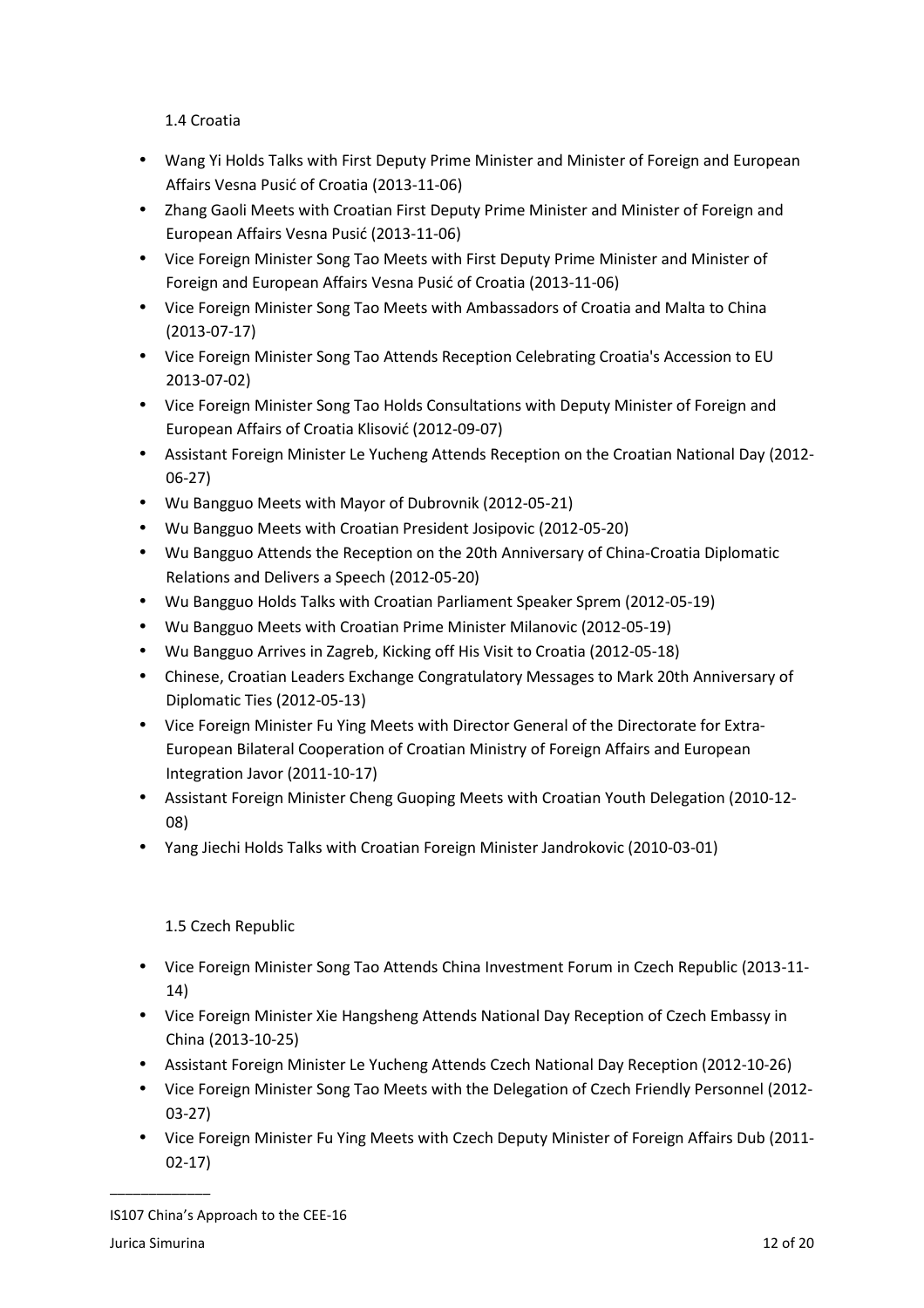1.6 Estonia

• Yang Jiechi Meets with Serbian, Estonian and Chilean Foreign Ministers (2010-04-30)

### 1.7 Hungary

- Vice Foreign Minister Song Tao Meets with Gergely Prőhle, Deputy State Secretary of Hungarian Ministry of Foreign Affairs (2013-01-11)
- Vice Foreign Minister Song Tao Meets with Deputy State Secretary of the Hungarian Foreign Ministry Takacs (2012-09-07)
- Vice Premier Li Keqiang Arrives in Brussels for Official Visits to Belgium and the EU Headquarters (2012-05-02)
- Vice Premier Li Keqiang Holds Talks with Hungarian Prime Minister Orban (2012-05-02)
- Vice Premier Li Keqiang Visits the Chinese-Hungarian Bilingual School (2012-05-01)
- Li Keqiang Meets with His Hungarian Counterpart Navracsics (2012-05-01)
- Vice Premier Li Keqiang Meets with Hungarian Acting President Laszlo Kover (2012-05-01)
- Vice Premier Li Keqiang Arrives in Hungary for Official Visit (2012-04-30)
- Vice Foreign Minister Song Tao Attends China-Central and Eastern Europe Symposium in Hungary (2012-04-14)
- Vice Foreign Minister Fu Ying Meets with Hungarian Minister for National Development Fellegi (2011-11-10)
- Vice Foreign Minister Zhang Zhijun Meets with the Hungarian Ministry of Foreign Affairs Deputy State Secretary (2011-10-19)
- Vice Foreign Minister Fu Ying Holds Consultations with the Hungarian Ministry of Foreign Affairs Deputy State Secretary (2011-10-18)
- Wen Jiabao Meets with Hungarian President Schmitt (2011-06-26)
- Premier Wen Jiabao Meets with Hungarian Parliament Speaker Kover (2011-06-26)
- Premier Wen Jiabao Addresses China-Central and Eastern European Countries Economic and Trade Forum (2011-06-26)
- Premier Wen Jiabao Holds Talks with Hungarian Counterpart Orban (2011-06-25)
- Wen Jiabao Holds Exchanges with Young Hungarian Students (2011-06-25)
- Premier Wen Jiabao Arrives in Budapest for Official Visit to Hungary (2011-06-24)
- Foreign Minister Yang Jiechi Meets with Hungarian Prime Minister Orban (2011-06-07)
- Foreign Minister Yang Jiechi Meets with Hungarian Counterpart Martonyi (2011-06-06)
- Hungarian President, Prime Minister Meet with Chinese State Councilor Dai Bingguo (2011- 05-14)
- Dai Bingguo Meets with Hungarian Minister of National Development (2011-04-19)
- Yang Jiechi Meets with Indonesian, Singaporean, Hungarian Counterparts (2010-07-22)
- Vice Foreign Minister Fu Ying Meets with Ildiko Lendvai, President of the Hungarian Socialist Party (2010-03-19)

IS107 China's Approach to the CEE-16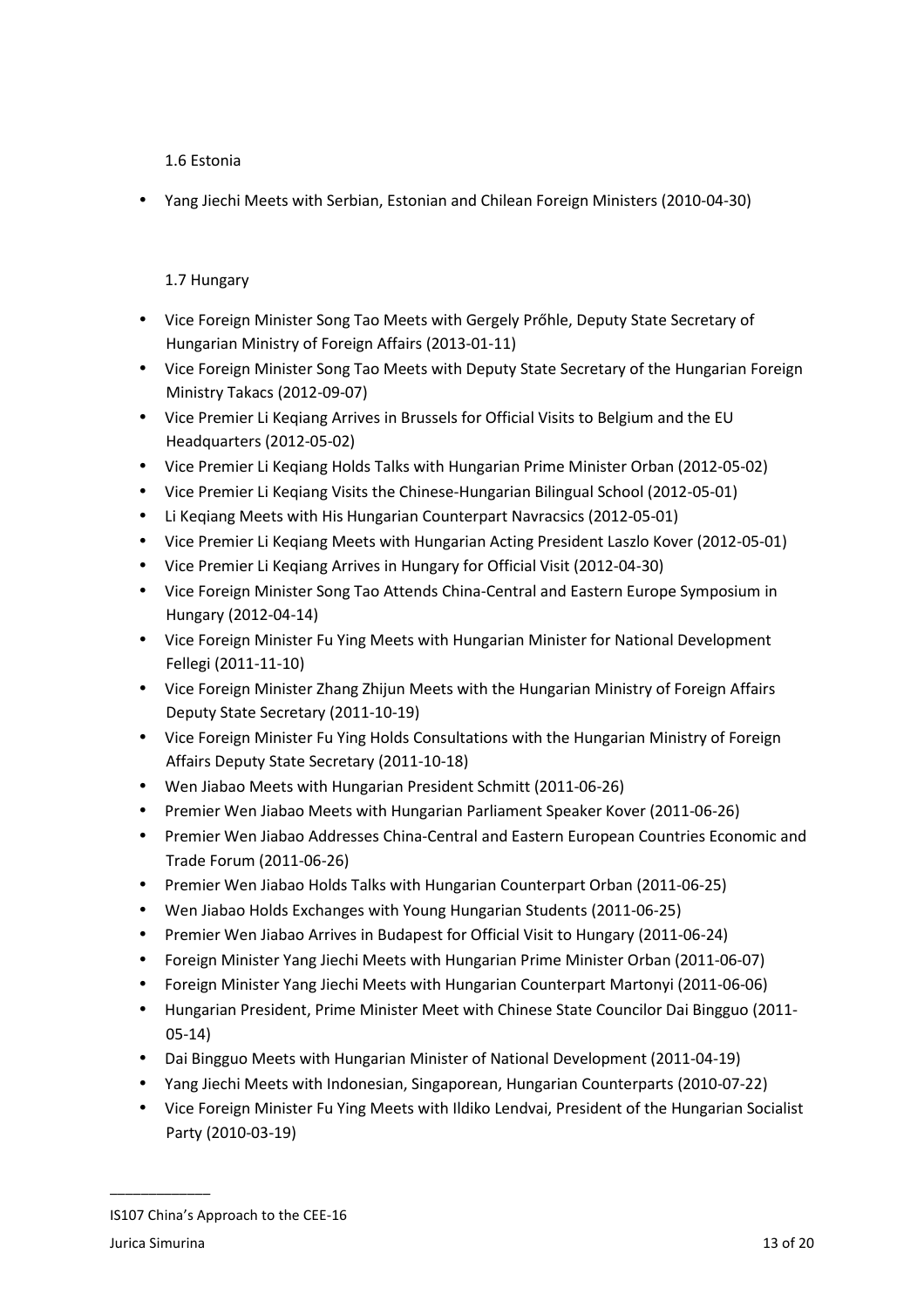• Vice Foreign Minister Wang Guangya Meets with Hungarian Foreign Minister Balazs (2010- 02-02)

1.8 Latvia

- Vice Foreign Minister Xie Hangsheng Condoles with the Victims of Latvian Supermarket Collapse Accident (2013-11-26)
- Vice Foreign Minister Song Tao Meets with Latvia's Foreign Ministry State Secretary (2013- 09-02)
- Vice Foreign Minister Song Tao Visits Latvia for Bilateral Consultations between Foreign Ministries (2013-08-01)
- Vice Foreign Minister Song Tao Meets with Chairman of the Latvian-Chinese Friendship Group of the Latvian Parliament (2013-04-25)
- Chinese President Hu Jintao Appoints New Ambassadors (2013-03-13)
- Wen Jiabao Meets with Leaders of Latvia and Other Central, Eastern European Nations (2012-04-26)
- Chinese, Latvian Leaders Exchange Congratulatory Messages on 20th Anniversary of Diplomatic Ties between the Two Countries (2011-09-12)
- Latvian Prime Minister Sends Spring Festival Message to Premier Wen Jiabao (2011-02-04)
- Vice Foreign Minister Fu Ying Meets with Andris Berzins, Chairman of Foreign Affairs Committee of the Latvian Parliament (2010-04-27)
- Vice Foreign Minister Fu Ying Holds Consultations with State Secretary of the Ministry of Foreign Affairs of Latvia Teikmanis (2010-03-18)

1.9 Lithuania

- Vice Foreign Minister Song Tao Meets with Delegation of Lithuania-China Friendship Group of Lithuanian Parliament (2013-10-23)
- Vice Foreign Minister Song Tao Meets with Vice Foreign Minister Rolandas Krišči?nas of Lithuania (2013-07-12)
- Assistant Foreign Minister Zhang Ming Meets with Lithuania-China MP Group Delegation (2012-05-22)
- Wen Jiabao Meets with Leaders of Lithuania and Other Central, Eastern European Nations (2012-04-27)
- Chinese, Lithuanian Leaders Exchange Congratulatory Messages on 20th Anniversary of Diplomatic Ties (2011-09-14)
- Wen Jiabao and His Lithuanian Counterpart Exchange Congratulatory Messages on 20th Anniversary of Diplomatic Ties (2011-09-14)
- Vice Foreign Minister Fu Ying Meets with Former Lithuanian President Paksas (2010-04-13)

IS107 China's Approach to the CEE-16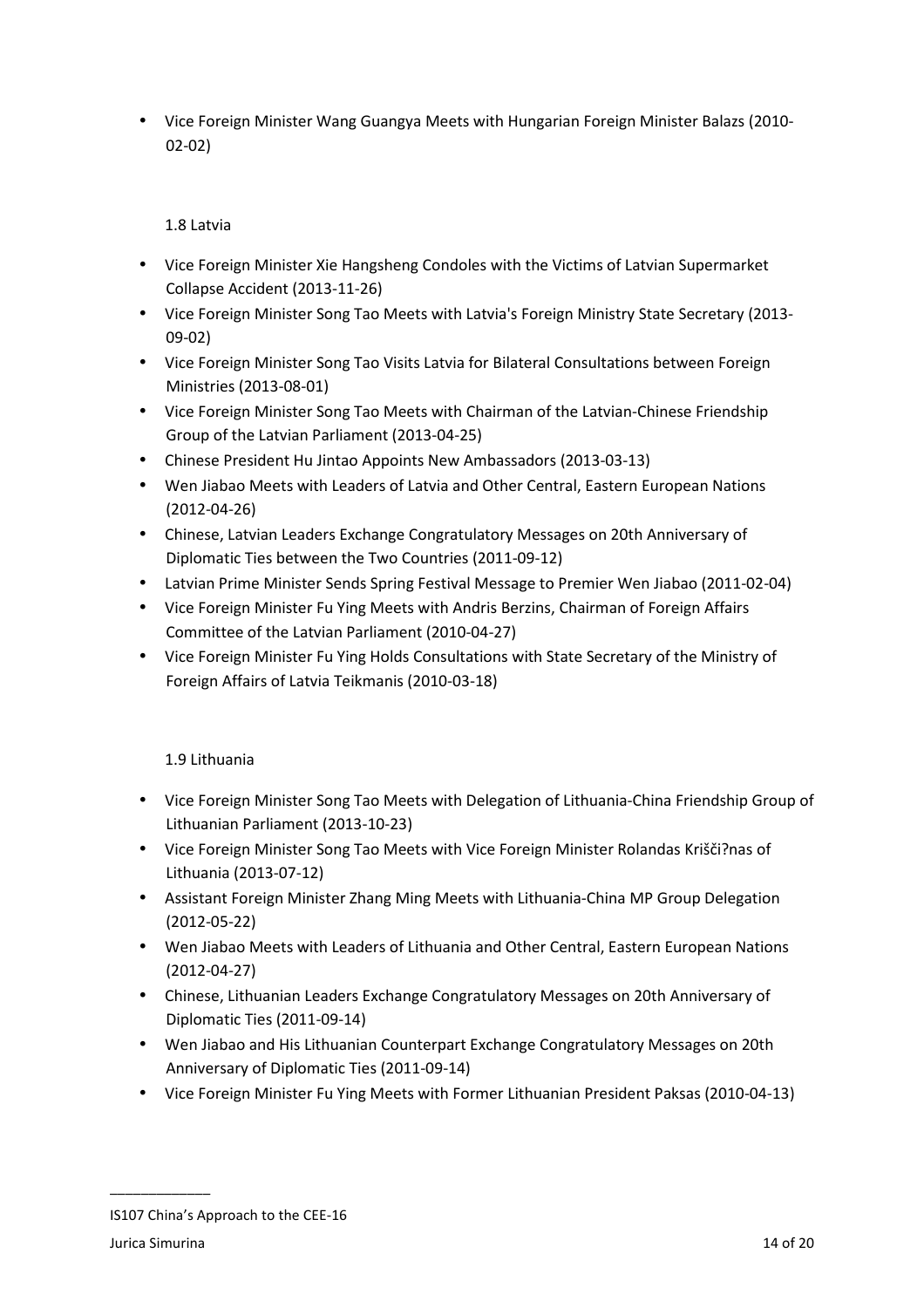### 1.10 FYR Macedonia

- President Xi Jinping Meets with President Gjorge Ivanov of Macedonia, Stressing to Push for More Substantive Outcomes of China-Macedonia and China-CEE Cooperation (2013-10-21)
- Premier Li Keqiang Meets with Prime Minister Victor Ponta of Romania and Prime Minister Nikola Gruevski of Macedonia:China Is Willing to Share Development Opportunities with Central and East European Countries (2013-07-02)
- President Xi Jinping Meets with Prime Minister Nikola Gruevski of Macedonia Stressing to Push Forward China-Macedonia Relations for Greater Development (2013-07-02)
- Vice Foreign Minister Song Tao Meets with Macedonian Deputy Prime Minister Peshevski (2013-04-24)
- Vice Premier Hui Liangyu Meets with Macedonian President Ivanov (2012-03-29)
- Vice Foreign Minister Song Tao Extends Condolence over Death of Former Macedonian President Gilgorov (2012-01-06)

# 1.11 Montenegro

- Vice Foreign Minister Song Tao Attends Montenegro's National Day Reception (2012-07-16)
- Chinese Vice Premier Hui Liangyu Meets with Montenegrin Prime Minister in Podgorica (2012-03-31)
- China and the Ministry of Foreign Affairs and European Integration of Montenegro Hold Consultation at the Vice Foreign Ministerial Level (2011-09-08)
- Vice Foreign Minister Fu Ying Receives Written Interview of the Montenegro Newspaper The Day (2011-09-08)
- China, Montenegro Hold Reception to Mark the Fifth Anniversary of Diplomatic Relations between the Two Countries in Beijing (2011-07-14)
- Premier Wen Jiabao and Montenegrin Prime Minister Exchange Congratulatory Messages on 5th Anniversary of Diplomatic Ties (2011-07-06)
- Vice Foreign Minister Fu Ying Meets with Mirsad Bibović, Secretary of the Ministry of Foreign Affairs of Montenegro (2010-10-14)
- Vice Foreign Minister Fu Ying Meets with a Delegation of Montenegro's Democratic Party of the Socialists (DPS) (2010-02-08)

# 1.12 Poland

- Zhang Dejiang Meets with Marshal of Senate of Poland (2013-12-17)
- Wang Yi Meets with Foreign Minister Radoslaw Sikorski of Poland (2013-09-28)
- Vice Foreign Minister Song Tao Meets with Former Prime Minister Waldemar Pawlak of Poland (2013-09-24)
- Vice Foreign Minister Song Tao Meets with Director General of Department of Asia and the Pacific Region of Ministry of Foreign Affairs of Poland (2013-09-16)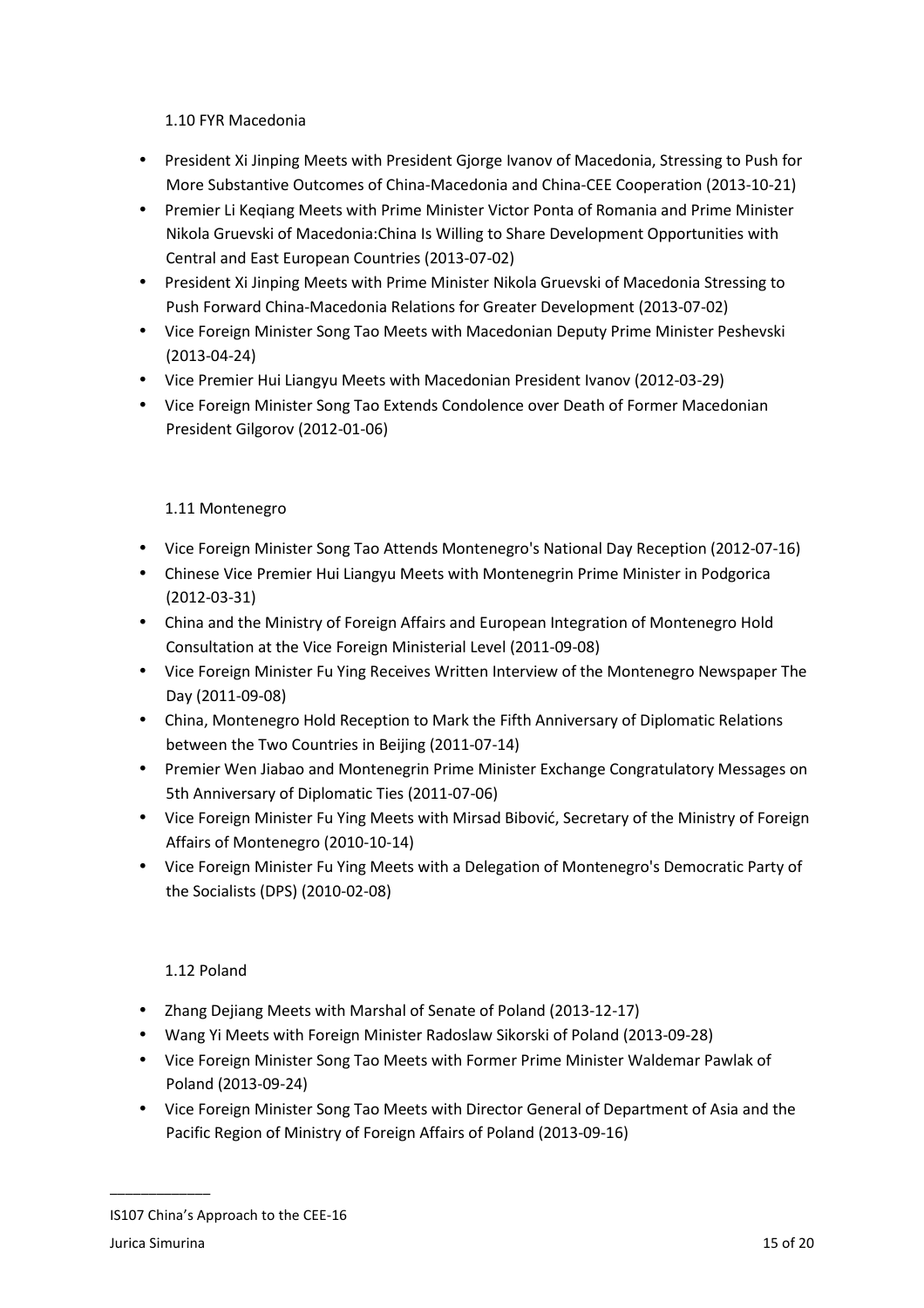- Vice Foreign Minister Song Tao Meets with Undersecretary of State of the Ministry of Economy of Poland Ilona Antoniszyn- Klik (2013-06-26)
- Assistant Foreign Minister Le Yucheng Attends Poland's National Day Reception (2013-05-07)
- Wen Jiabao Visits Auschwitz Concentration Camp (2012-04-28)
- Premier Wen Jiabao Leaves for Home After Visit to Poland (2012-04-28)
- Premier Wen Jiabao Delivers a Televised Speech in Poland (2012-04-28)
- Wen Jiabao Attends China-Central and Eastern Europe Business Forum and Delivers an Important Speech (2012-04-27)
- Premier Wen Jiabao Meets with Polish Parliament Speaker Kopacz and Senate Speaker Borusewicz (2012-04-27)
- Premier Wen Jiabao Meets with Polish President Komorowski (2012-04-26)
- Premier Wen Jiabao Arrives in Warsaw for Official Visit to Poland (2012-04-26)
- Wen Jiabao Holds Talks with Polish Prime Minister Tusk (2012-04-26)
- Hui Liangyu Meets with Chairman of the Council of Ministers of Bosnia and Herzegovina Bevanda in Sarajevo (2012-04-01)
- Vice Foreign Minister Song Tao and Undersecretary of State at the Polish Foreign Ministry Hold the First Round of China-Poland Strategic Dialogue (2012-03-22)
- Li Keqiang and Polish President Attend the China-Poland Economic Forum and Deliver Speeches (2011-12-22)
- President Hu Jintao Holds Talks with Polish Counterpart (2011-12-20)
- Liu Yandong Meets with Polish President Komorowski (2011-12-19)
- Yang Jiechi Meets with Foreign Ministers of Italy, Poland and Turkey (2011-12-06)
- Political Consultations between the Foreign Ministries of China and Poland Held in Beijing (2011-11-24)
- Yang Jiechi Meets with Polish Prime Minister Tusk (2011-08-06)
- Yang Jiechi Holds Talks with His Polish Counterpart Sikorski (2011-08-06)
- Foreign Minister Yang Jiechi's Written Interview with Polish Press (2011-08-05)
- Vice Foreign Minister Fu Ying Meets with Political Director of the Polish Ministry of Foreign Affairs (2011-05-30)
- Vice Foreign Minister Fu Ying Meets with Paweł Wojciechowski, Under-Secretary of State of the Ministry of Foreign Affairs of Poland (2010-05-20)
- Vice Foreign Minister Song Tao Meets with the Delegation of Consular Consultations from the Polish Ministry of Foreign Affairs (2010-05-11)
- President Hu Jintao Sends Condolences to Polish Parliamentary Speaker (2010-04-10)

# 1.13 Romania

- Assistant Foreign Minister Zheng Zeguang Attends Reception of Romanian National Day (2013-12-02)
- Premier Li Keqiang Meets with President Traian Basescu of Romania, Stressing to Promote China-Romania, China-CEE Cooperation from a Long-Term Perspective to Achieve Mutual Benefit, Win-Win Outcomes and Common Development (2013-11-28)

IS107 China's Approach to the CEE-16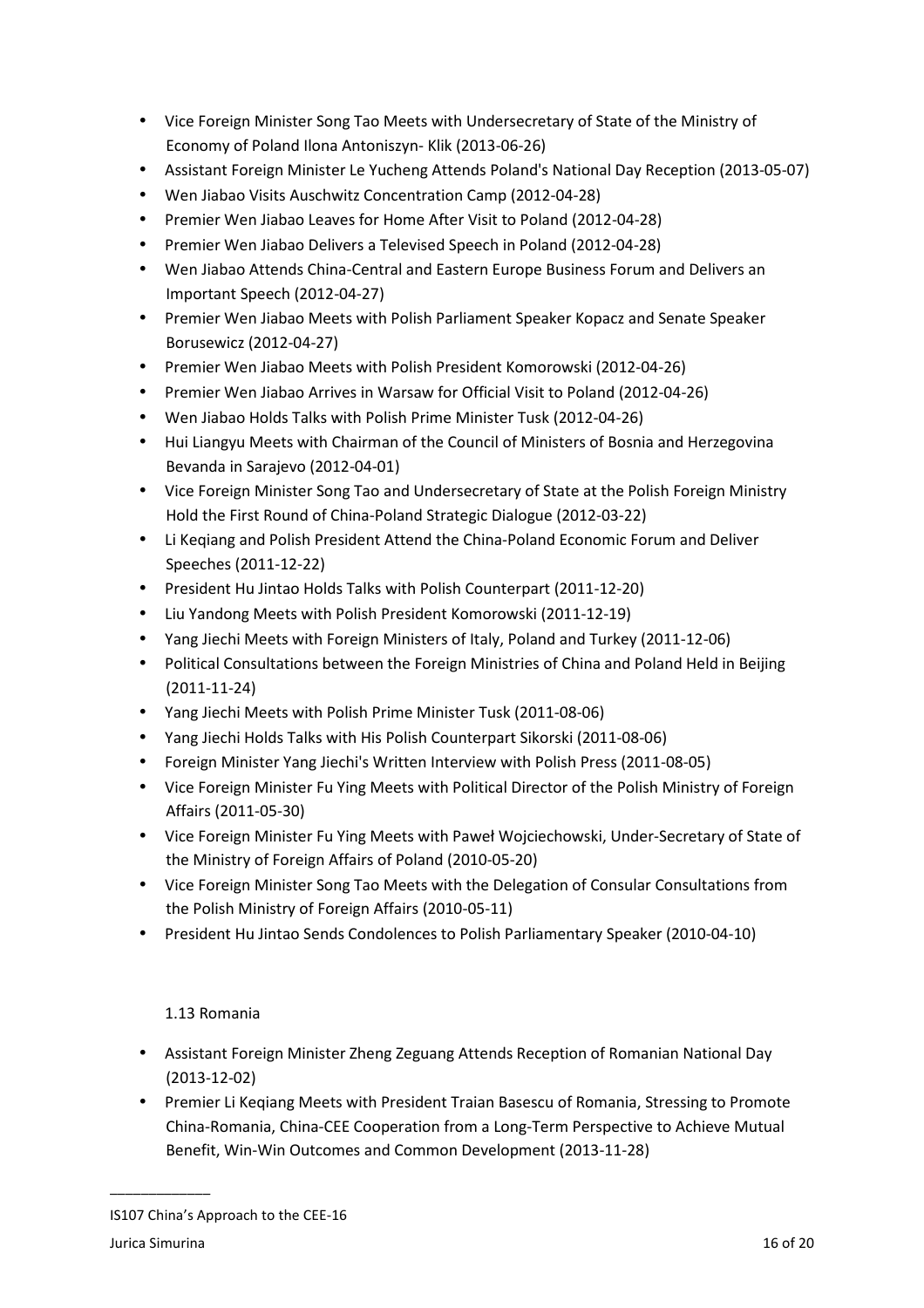- Premier Li Keqiang Stresses the Need to Let the Ship of China-Romania Friendship Brave the Wind and Waves and Set Sail on the Sea in His Speech at the Romanian Parliament (2013-11- 28)
- When Visiting Huawei Romania, Li Keqiang Stresses to Speed up the Pace of Chinese Enterprises Going Global, Benefit Local Regions and Realize Mutual Benefits and Win-Win Results (2013-11-28)
- Premier Li Keqiang Meets with President Crin Antonescu of the Senate and President Valeriu Zgonea of the Chamber of Deputies of Romania, Stressing to Strengthen Exchanges and Cooperation so as to Pass on the Torch of China-Romania Friendship (2013-11-28)
- Li Keqiang and Romanian Prime Minister Victor Ponta Jointly Meet the Press, Introducing Achievements of China-CEEC Summit (2013-11-27)
- Li Keqiang and Romanian Prime Minister Victor Ponta Jointly Meet the Press (2013-11-26)
- When Holding Talks with Romanian Prime Minister Victor Ponta, Li Keqiang Stresses to Deepen China-Romania Traditional Friendship and Pragmatic Cooperation, and Promote China-CEE Cooperation and China-EU Relations to Achieve Greater Development (2013-11- 26)
- Premier Li Keqiang Arrives in Bucharest to Attend China-CEEC Summit and to Pay Official Visit to Romania (2013-11-25)
- Romanian Prime Minister Victor Ponta Meets with Vice Foreign Minister Song Tao (2013-10- 16)
- The Meeting of National Coordinators for China-Central and Eastern Europe Cooperation Is Held in Bucharest, Romania (2013-10-15)
- Vice Foreign Minister Song Tao Visits Romania for Political Consultations (2013-10-15)
- President Xi Jinping Meets with Prime Minister Victor Ponta of Romania Stressing to Push for More Outcome of China-Central & Eastern Europe Cooperation (2013-07-02)
- Premier Li Keqiang Meets with Prime Minister Victor Ponta of Romania and Prime Minister Nikola Gruevski of Macedonia:China Is Willing to Share Development Opportunities with Central and East European Countries (2013-07-02)
- Assistant Foreign Minister Le Yucheng Meets with Political Director of the Ministry of Foreign Affairs of Romania (2013-02-05)
- Vice Foreign Minister Xie Hangsheng Attends Romania's National Day Reception (2012-11-29)
- Foreign Minister Yang Jiechi Holds Talks with His Romanian Counterpart Titus Corlatean (2012-10-26)
- Li Keqiang Meets with Romanian Foreign Minister Titus Corlatean (2012-10-26)
- Jia Qinglin Meets with President of the Romanian Court of Accounts Vacaroiu (2012-05-14)
- Premier Wen Jiabao Meets with Leaders of Romania and Other Central, Eastern European Nations (2012-04-27)
- Assistant Foreign Minister Le Yucheng Meets with Romanian Ambassador to China (2012-03- 28)
- Wen Jiabao Holds Talks Respectively with Ethiopian Prime Minister Meles and Romanian Prime Minister Boc (2011-08-15)
- President Hu Jintao Meets with Romanian Prime Minister Boc (2011-08-12)
- Yang Jiechi Meets with Romanian Foreign Minister Baconschi (2011-08-11)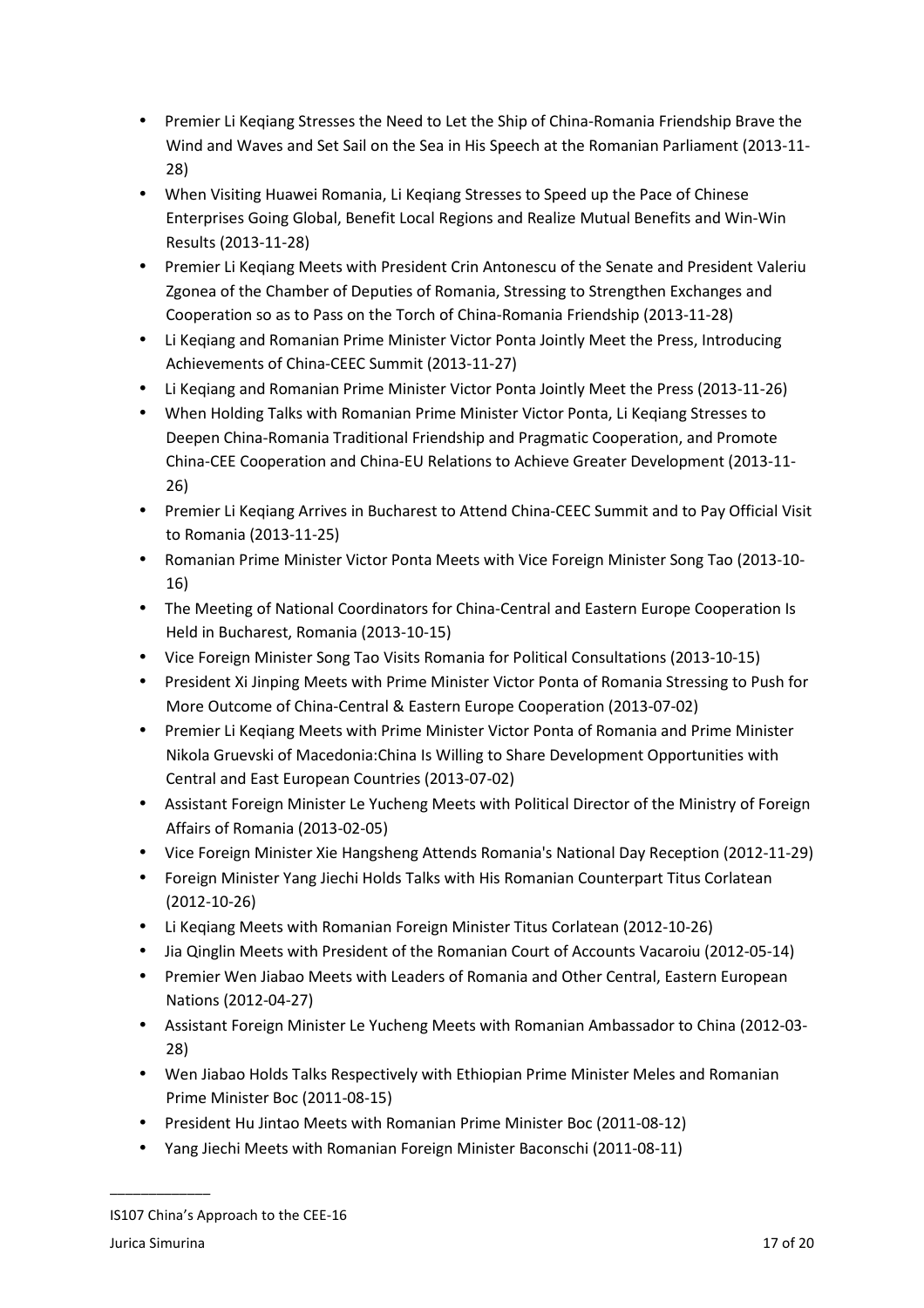- Assistant Foreign Minister Cheng Guoping Meets with Delegation of Romania's Senate Committee on Foreign Affairs (2011-06-27)
- Vice Foreign Minister Zhang Zhijun Meets with Romanian Guest (2011-02-25)
- Vice Foreign Minister Zhang Zhijun Meets with Chairperson of the Foreign Policy Committee of the Romanian Chamber of Deputies Korodi (2010-06-09)

## 1.14 Serbia

- Prime Minister Ivica Dacic of Serbia Meets with Vice Foreign Minister Song Tao (2013-10-13)
- Foreign Minister Ivan Mrkić of Serbia Meets with Vice Foreign Minister Song Tao (2013-10- 13)
- Vice Foreign Minister Song Tao Attends Reception Held by Serbian Embassy in China to Welcome Serbian President for His Visit to China (2013-08-28)
- NPC Chairman Zhang Dejiang Meets with President Tomislav Nikolic of Serbia (2013-08-26)
- President Xi Jinping Holds Talks with President of the Republic of Serbia Tomislav Nikolic The Heads of State Decided to Deepen Bilateral Strategic Partnership (2013-08-26)
- Premier Li Keqiang Meets with President Tomislav Nikolic of SerbiaStressing to Deepen China-Central & Eastern Europe Cooperation and to Create New Growth Pole for China-Europe Cooperation (2013-08-26)
- Vice Foreign Minister Song Tao Holds Consultations with State Secretary of the Ministry for Foreign Affairs of Serbia Vera Mavric (2013-04-20)
- Foreign Minister Wang Yi Meets with State Secretary of the Ministry for Foreign Affairs of Serbia Vera Mavric (2013-04-18)
- Vice President Xi Jinping Meets with Vuk Jeremic, President-elect of the 67th Session of the UN General Assembly and Serbian Foreign Minister (2012-07-17)
- Wu Bangguo Meets with Serbian Parliament Speaker (2011-08-29)
- Xi Jinping Meets with Speaker of the Serbian Parliament (2011-08-26)
- Yang Jiechi Holds Talks with Serbian Counterpart (2011-05-05)
- Yang Jiechi Meets with Serbian President Tadic (2011-05-05)
- Vice Foreign Minister Song Tao Meets with Serbian Minister of Diaspora Sreckovic (2010-12- 14)
- Wen Jiabao Holds Talks with Serbian Prime Minister Cvetkovic (2010-06-25)
- Yang Jiechi Meets with Serbian, Estonian and Chilean Foreign Ministers (2010-04-30)

#### 1.15 Slovakia

- NPC Chairman Zhang Dejiang Pays Official Goodwill Visit to Slovakia (2013-09-22)
- Chinese President Hu Jintao Appoints New Ambassadors (2013-03-13)
- Vice Premier Hui Liangyu Meets with Slovak Prime Minister Fico (2013-02-16)
- Vice Premier Hui Liangyu Meets with Slovak President Gasparovic (2013-02-16)
- Vice Foreign Minister Zhang Zhijun Visits Slovakia (2010-02-05)